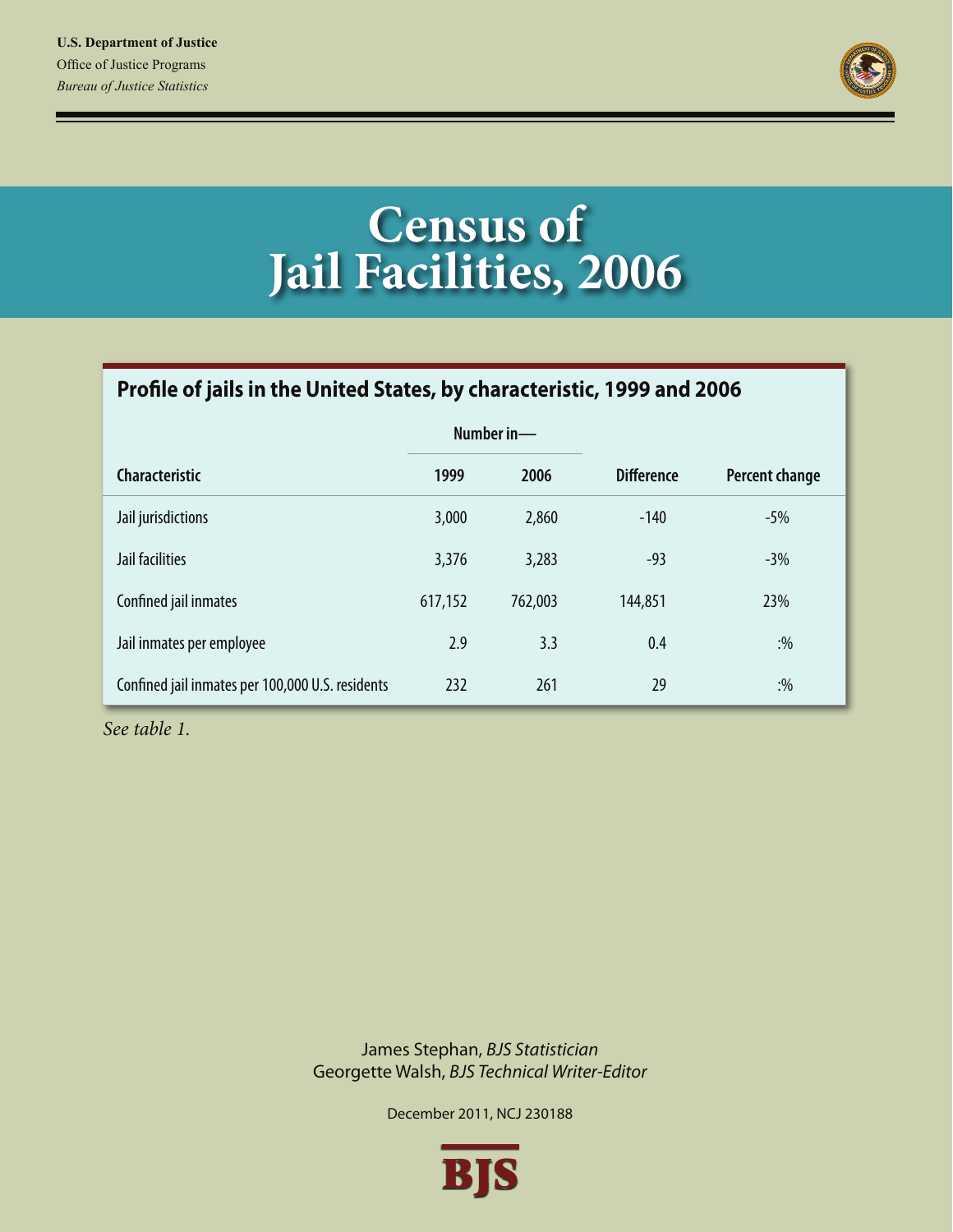| Introduction  2                                                      |
|----------------------------------------------------------------------|
| <b>Jail Jurisdictions</b><br>and Facilities 4                        |
| Jail Functions  6                                                    |
| Sex of inmates authorized to<br>house 8                              |
| <b>Contract or Publicly</b><br><b>Operated Jail Jurisdictions.10</b> |
| Judicial Sanctions 12                                                |
| Size of Jurisdiction  14                                             |
| Jail Population  16                                                  |
| Rate of Confinement 20                                               |
| Jail Staff 22                                                        |
| Inmate-to-Staff Ratio 24                                             |
| Methodology 26                                                       |

# **Introduction**

The 2006 Census of Jail Facilities was the ninth in a series of complete enumerations since 1970 collected by the Bureau of Justice Statistics (BJS). Through the census, BJS collects iurisdiction and facility-level data on complete enumerations since 1970 collected by the Bureau of Justice Statistics (BJS). Through the census, BJS collects jurisdiction and facility-level data on jails in the United States. The data include the number of jurisdictions and facilities, functions, confined inmates, and inmate-to-staff ratios. The data also show the number of jurisdictions by size, incarceration rates, judicial sanctions, jail staff, and the number operated publicly or under contract to county or city governments. Findings from the 2006 census are included in this report together with comparisons from the 1999 Census of Jail Facilities. Additional findings for 1999 are available in *Census of Jails, 1999* (BJS Web. 1 Sept. 2001).

# **HIGHLIGHTS**

- A total of 3,283 jail facilities, including jails in the federal system, were operating in 2006, down 93 from 3,376 in 1999.
- The number of jail jurisdictions in the U.S. decreased from 3,000 in 1999 to 2,860 in 2006.
- Hospitalization or medical treatment confinement was a function of 421 local jail facilities.
- **Private and public entities under contract to local governments operated 37 jail** facilities in 2006, down from 47 in 1999.
- About 7% of jail jurisdictions were under court order or consent decree to limit the size of the inmate population in 2006, down from about 11% in 1999.
- As the number of confined jail inmates increased faster than the number of jail staff, the number of confined inmates per employee rose from 2.9 in 1999 to 3.3 in 2006.

# **Jail Organization**

Jails in the United States operate under the authority of local or federal government. Entities such as cities, counties, and towns operate jails under local government authority, and the Federal Bureau of Prisons operates jails under federal government authority.

In this report government authorities are collectively referred to as jail jurisdictions, indicating a legal status which typically corresponds to, but is not the same as a geographic/political jurisdiction.

In recent years authorities governing local political/geographic jurisdictions have discovered the financial benefits and economies of scale associated with operating regional jails and have consolidated their jail detention operations with neighboring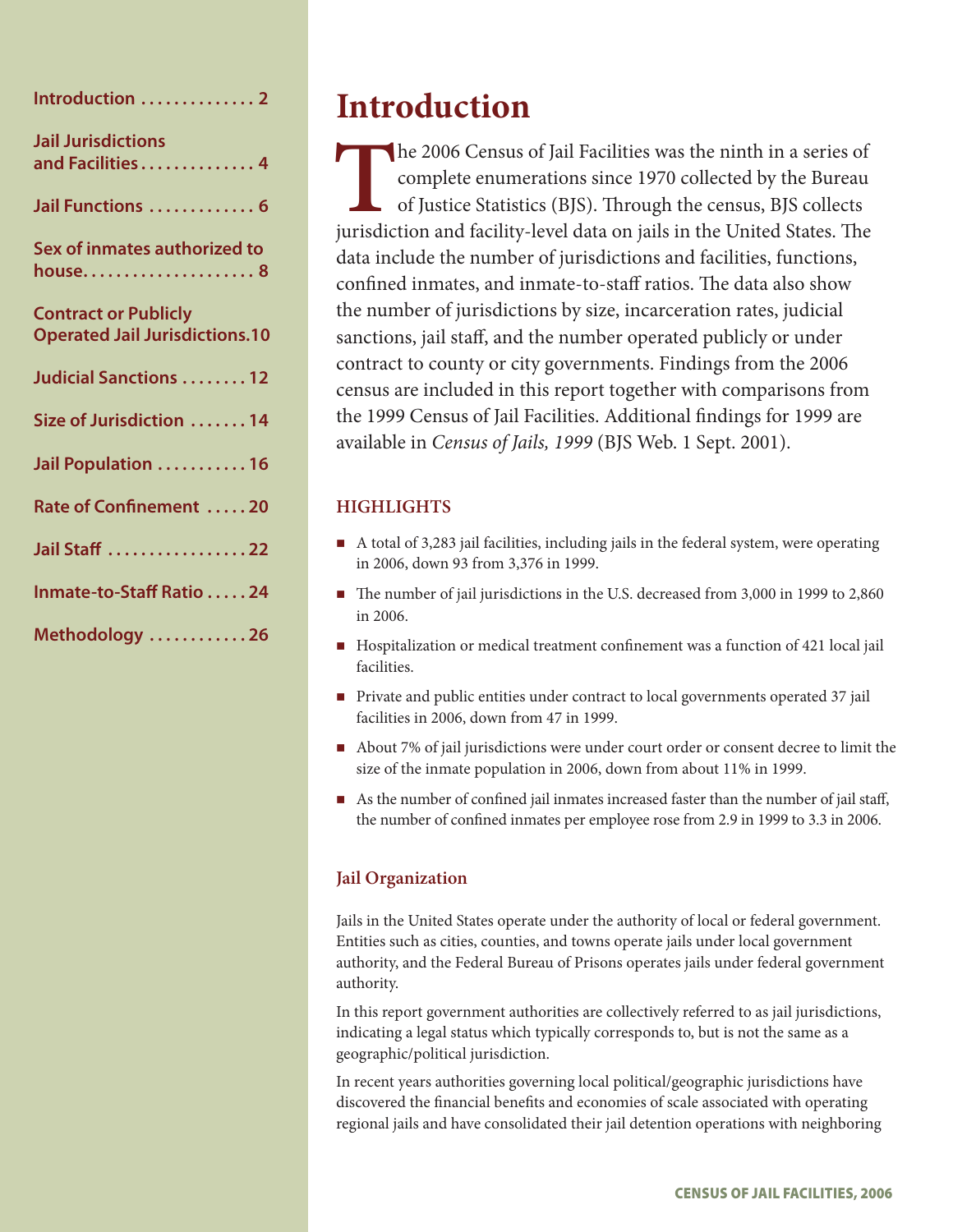jail jurisdictions. Some authorities have continued to use the physical plants of their former jail jurisdictions for policing and short-term detention. These functions are out-of-scope for the jail censuses and are excluded from the counts.

As the result of consolidations and the development of regional jails, the nationwide trend has been toward fewer jail jurisdictions and jail facilities, even as the local jail population has increased. The number of local political/geographic jurisdictions has been unaffected by these changes.

In earlier BJS jail census reports, jail reporting units were called jail jurisdictions, and jail jurisdictions were not identified.

Jail facilities are confinement facilities, which are usually administered by a local law enforcement agency. These facilities are intended for adults, but sometimes hold juveniles before or after adjudication. Jail facilities perform numerous functions, including receiving individuals pending arraignment and holding individuals who are awaiting trial, conviction, or sentencing. Some jail facilities operate community-based programs as alternatives to incarceration.

In most localities, a city or county government operates a single jail facility. In these jurisdictions, the jail jurisdiction and the jail facility are one in the same. In some urban areas, however, jail jurisdictions operate two, three, four, or more jail facilities and designate one or more jail reporting units to respond to data queries. Contract facilities, such as private jails, are generally designated as separate reporting units within a jail jurisdiction.

#### **Table 1**

#### **Profile of jails in the United States, by characteristic, 1999 and 2006**

|                                                   |         | Number in- |                   |                |
|---------------------------------------------------|---------|------------|-------------------|----------------|
| <b>Characteristic</b>                             | 1999    | 2006       | <b>Difference</b> | Percent change |
| Jail jurisdictionsa, b                            | 3,000   | 2,860      | $-140$            | -5%            |
| Federal <sup>c</sup>                              |         |            | $\theta$          | $\mathbf{0}$   |
| Local                                             | 2,999   | 2,859      | $-140$            | $-5$           |
| Jail facilities                                   | 3,376   | 3,283      | $-93$             | $-3%$          |
| Federal <sup>c</sup>                              | 11      | 12         |                   | 9              |
| Local                                             | 3,365   | 3,271      | $-94$             | $-3$           |
| Confined jail inmates                             | 617,152 | 762,003    | 144,851           | 23%            |
| Federal                                           | 11,209  | 13,806     | 2,597             | 23             |
| Local                                             | 605,943 | 748,197    | 142,254           | 23             |
| Jail inmates per employee <sup>c</sup>            | 2.9     | 3.3        | 0.4               |                |
| Federal <sup>c</sup>                              | 3.6     | 4.6        | 1.0               |                |
| Local                                             | 2.9     | 3.3        | 0.4               |                |
| Confined jail inmates per 100,000 U.S. residentsd | 232     | 261        | 29                |                |
| Federal                                           | 4       | 5          |                   |                |
| Local                                             | 228     | 256        | 28                |                |

Note: Based on confined jail populations on June 30, 1999, and March 31, 2006. Excludes combined jail prison systems in Alaska, Connecticut, Delaware, Rhode Island, and Vermont. Includes 15 locally operated jails in Alaska. The number of jail jurisdictions and jail facilities in 2006 are for entities that reported data. See Methodology for further discussion.

#### :Not calculated.

a<sub>Jails</sub> in the U.S. are organized into jail jurisdictions administered by local, regional, and federal correctional authorities. Most jurisdictions have authority over a single jail facility; however, metropolitan jurisdictions often have authority over more than one facility.

bThe number of jail jurisdictions in 1999 has been revised from the originally reported figure of 3,084.

cIn 1999 the Federal Bureau of Prisons (BOP) reported its 11 detention facilities as a single jurisdiction. In 2006 the BOP classified its 12 detention facilities as separate jurisdictions. To maintain comparability between the 1999 and 2006 censuses, as well as consistency with the BJS definition of a jail jurisdiction, BJS reported the 12 BOP detention facilities in 2006 as a single jurisdiction.

dThe total number of confined inmates divided by the total number of jail staff.

eBased on estimates of the U.S. resident population, U.S. Census Bureau, Series P-25.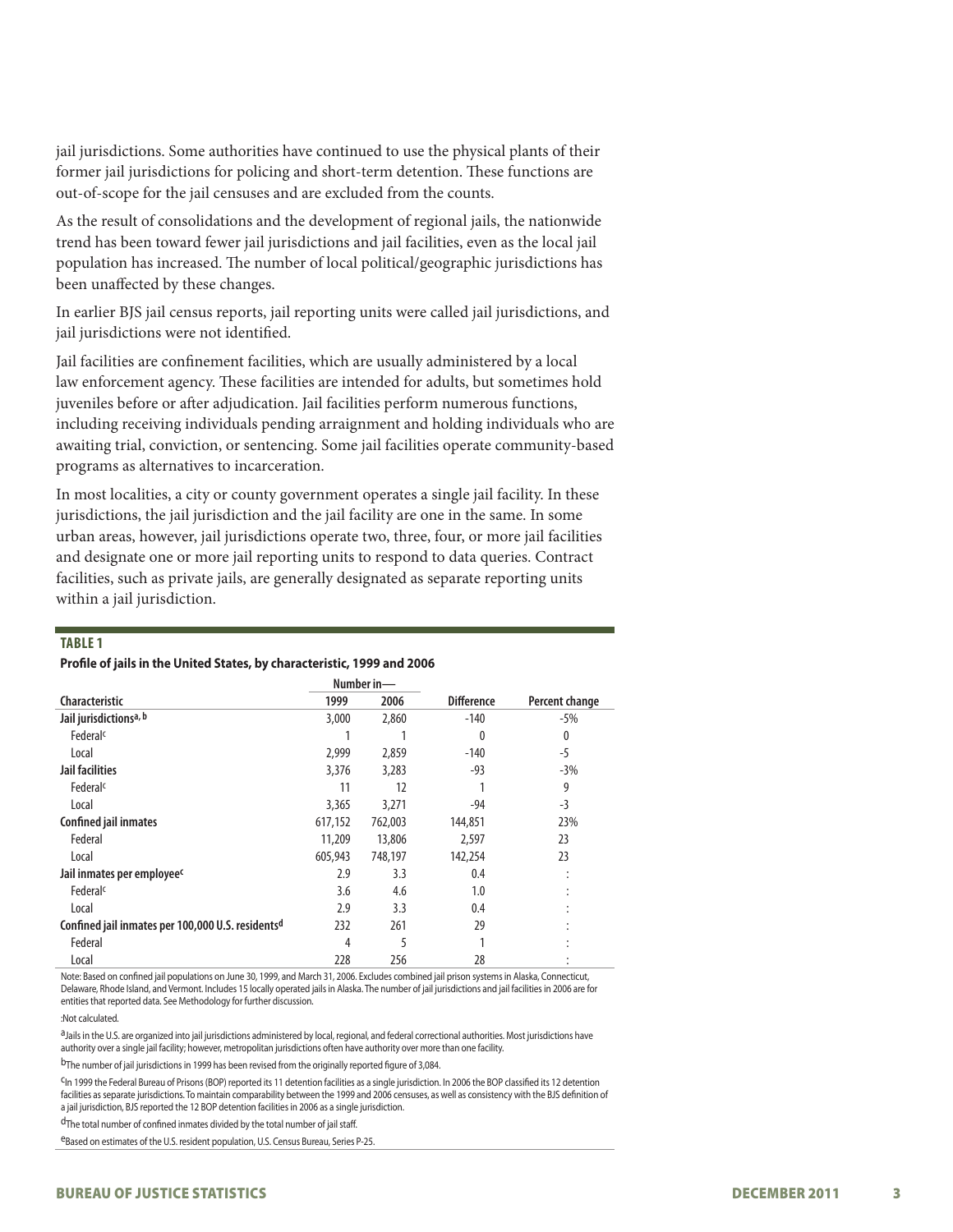# **Jail Jurisdictions and Facilities**

### **Decline in the number of jails**

The growing use of regional jails and the consolidation of jail operations in rural areas contributed to the decline in the number of jails between 1999 and 2006. As towns and counties pooled their resources to create upgraded regional facilities, the number of regional jails increased from 42 in 14 states at the time of the 1999 Jail Census to at least 63 in 17 states in 2006. (See *Methodology.*)

# **The number of jail jurisdictions and the number of jail facilities decreased, while the confined jail population increased between 1999 and 2006.**

The number of jail jurisdictions in the United States declined by 140, from 3,000 to 2,860 between 1999 and 2006 (table 1). A total of 3,283 jail facilities, including those in the federal system, were operating in 2006, down 3% from 1999.

The number of confined jail inmates rose by 23% between 1999 and 2006 to reach 762,003 inmates. Local jails held about 98% of all confined jail inmates in 1999 and 2006, while the federal jurisdiction held less than 2% in both years. In 2006, 261 jail inmates per 100,000 U.S. residents were confined in the nation's jails, an increase of 29 jail inmates per 100,000 residents since 1999. The inmate-to-staff ratio also increased from 2.9 to 3.3 inmates per employee during this period.

# **The number of jail jurisdictions declined by 5%, and the number of jail facilities decreased by 3% between 1999 and 2006.**

- Thirty-one states had decreases in the number of jail jurisdictions between 1999 and 2006 (table 2).
- West Virginia (down 17), Georgia (down 13), Alabama (down 14), and Texas (down 11) accounted for more than a third (39%) of the decline in the number of jail jurisdictions between 1999 and 2006.
- The number of jail jurisdictions in each state either declined or remained the same between 1999 and 2006. No state had an increase in the number of jail jurisdictions during this period.
- Iurisdictions in 21 states operated 93 fewer jails in 2006 than in 1999, accounting for the entire decline in the number of jail facilities during this period.
- Decreases in the number of jails in West Virginia (down 16), California (down 15), and Alabama (down 14) made up nearly half (48%) of the decline in the number of facilities between 1999 and 2006.
- Fifteen states and the District of Columbia had increases in the number of jail facilities between 1999 and 2006. Facilities in Louisiana (up 8), the District of Columbia (up 5), and Wisconsin (up 4) accounted for nearly half of the 35 additional facilities reported in the 2006 census.
- In Jails in the federal jurisdiction increased from 11 to 12 between 1999 and 2006.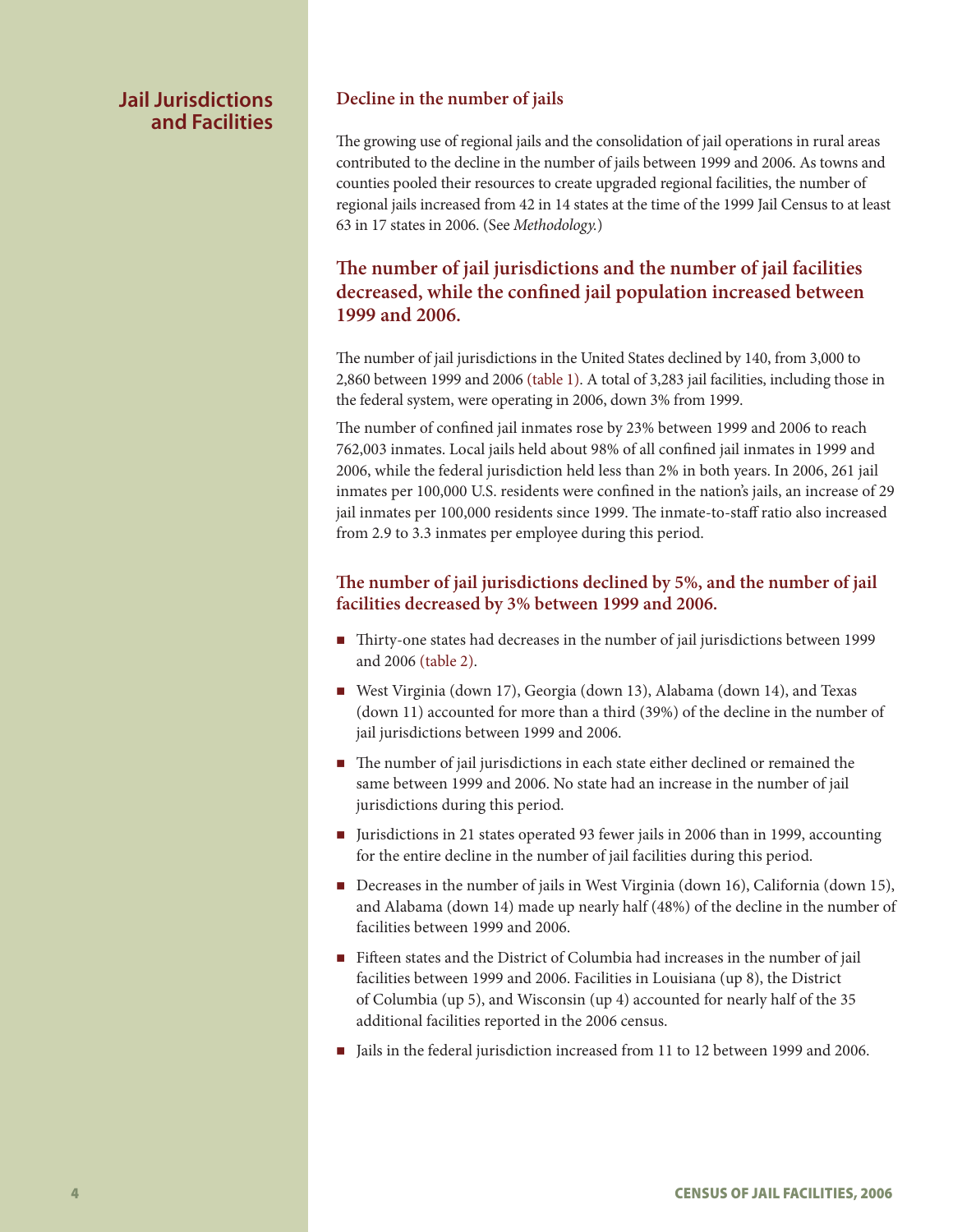#### **Number of jail jurisdictions and number of jail facilities in the United States, 1999 and 2006**

|                                |              |       | Jail jurisdictions <sup>a</sup> |                   | <b>Jail facilities</b> |       |                   |                   |
|--------------------------------|--------------|-------|---------------------------------|-------------------|------------------------|-------|-------------------|-------------------|
| <b>Region and jurisdiction</b> | 1999         | 2006  | <b>Difference</b>               | Percentage change | 1999                   | 2006  | <b>Difference</b> | Percentage change |
| U.S. total                     | 3,000        | 2,860 | $-140$                          | $-5%$             | 3,376                  | 3,283 | $-93$             | $-3%$             |
| Federalb                       | 1            | 1     | 0                               | 0                 | 11                     | 12    | $\mathbf{1}$      | 9                 |
| State                          | 2,999        | 2,859 | $-140$                          | $-5$              | 3,365                  | 3,271 | $-94$             | $-3$              |
| <b>Northeast</b>               | 180          | 180   | 0                               | $0\%$             | 227                    | 223   | $-4$              | $-2%$             |
| Maine                          | 15           | 15    | 0                               | 0                 | 15                     | 15    | $\boldsymbol{0}$  | 0                 |
| Massachusetts                  | 13           | 13    | 0                               | 0                 | 21                     | 22    | 1                 | 5                 |
| New Hampshire                  | 10           | 10    | 0                               | 0                 | 10                     | 10    | 0                 | 0                 |
| New Jersey                     | 21           | 21    | 0                               | 0                 | 24                     | 25    | 1                 | 4                 |
| New York                       | 58           | 58    | 0                               | 0                 | 81                     | 74    | $-7$              | $-9$              |
| Pennsylvania                   | 63           | 63    | 0                               | 0                 | 76                     | 77    | 1                 | 1                 |
| <b>Midwest</b>                 | 935          | 910   | $-25$                           | $-3%$             | 977                    | 969   | -8                | $-1%$             |
| Illinois                       | 90           | 90    | 0                               | 0                 | 93                     | 94    | 1                 | 1                 |
| Indiana                        | 91           | 90    | $-1$                            | $-1$              | 93                     | 95    | $\overline{2}$    | 2                 |
| lowa                           | 94           | 93    | $-1$                            | $-1$              | 94                     | 94    | 0                 | 0                 |
| Kansas                         | 95           | 94    | $-1$                            | $-1$              | 97                     | 98    | 1                 |                   |
| Michigan                       | 83           | 81    | $-2$                            | $-2$              | 93                     | 93    | 0                 | 0                 |
| Minnesota                      | 72           | 71    | $-1$                            | $-1$              | 78                     | 78    | $\bf{0}$          | 0                 |
| Missouri                       | 126          | 118   | -8                              | $-6$              | 129                    | 122   | $-7$              | -5                |
| Nebraska                       | 63           | 62    | $-1$                            | $-2$              | 65                     | 63    | $-2$              | $-3$              |
| North Dakota                   | 23           | 22    | $-1$                            | -4                | 23                     | 22    | $-1$              | -4                |
| Ohio                           | 98           | 91    | $-7$                            | $-7$              | 108                    | 104   | -4                |                   |
| South Dakota                   | 30           | 28    | $-2$                            | $-7$              | 31                     | 29    | $-2$              | -4<br>-6          |
|                                |              |       |                                 |                   |                        |       |                   |                   |
| Wisconsin<br>South             | 70           | 70    | $\bf{0}$<br>$-99$               | 0<br>$-7%$        | 73                     | 77    | 4                 | 5<br>$-4%$        |
|                                | 1,455        | 1,356 |                                 |                   | 1,623                  | 1,558 | $-65$             |                   |
| Alabama                        | 150          | 136   | $-14$                           | -9                | 155                    | 141   | $-14$             | $-9$              |
| Arkansas                       | 86           | 81    | $-5$                            | $-6$              | 87                     | 83    | $-4$              | $-5$              |
| District of Columbiac          | $\mathbf{1}$ | 1     | 0                               | 0                 | 1                      | 6     | 5                 | 500               |
| Florida                        | 68           | 67    | $-1$                            | $-1$              | 108                    | 102   | -6                | $-6$              |
| Georgia                        | 177          | 164   | $-13$                           | $-7$              | 204                    | 193   | $-11$             | $-5$              |
| Kentucky                       | 79           | 75    | $-4$                            | $-5$              | 82                     | 78    | $-4$              | $-5$              |
| Louisiana                      | 88           | 83    | $-5$                            | $-6$              | 107                    | 115   | 8                 | $\overline{7}$    |
| Maryland                       | 24           | 24    | 0                               | 0                 | 29                     | 30    | 1                 | 3                 |
| Mississippi                    | 93           | 85    | -8                              | $-9$              | 102                    | 95    | $-7$              | $-7$              |
| North Carolina                 | 96           | 94    | $-2$                            | $-2$              | 104                    | 104   | $\bf{0}$          | 0                 |
| <b>Oklahoma</b>                | 100          | 93    | $-7$                            | $-7$              | 102                    | 93    | -9                | $-9$              |
| South Carolina                 | 46           | 45    | $-1$                            | $-2$              | 52                     | 52    | 0                 | 0                 |
| Tennessee                      | 97           | 94    | $-3$                            | $-3$              | 108                    | 109   |                   | 1                 |
| <b>Texas</b>                   | 248          | 237   | $-11$                           | $-4$              | 271                    | 266   | $-5$              | $-2$              |
| Virginia                       | 73           | 65    | $-8$                            | $-11$             | 82                     | 78    | $-4$              | -5                |
| West Virginiad                 | 29           | 12    | $-17$                           | $-59$             | 29                     | 13    | $-16$             | $-55$             |
| West                           | 429          | 413   | $-16$                           | $-4%$             | 538                    | 521   | $-17$             | $-3%$             |
| Alaska                         | 15           | 15    | 0                               | $\pmb{0}$         | 15                     | 15    | $\boldsymbol{0}$  | 0                 |
| Arizona                        | 17           | 15    | $-2$                            | $-12$             | 28                     | 30    | $\overline{2}$    | $\overline{7}$    |
| California                     | 70           | 65    | $-5$                            | $-7$              | 145                    | 130   | $-15$             | $-10$             |
| Colorado                       | 55           | 52    | $-3$                            | $-5$              | 61                     | 62    | $\mathbf{1}$      | $\overline{2}$    |
| Idaho                          | 39           | 38    | $-1$                            | $-3$              | 41                     | 40    | $-1$              | $-2$              |
| Montana                        | 42           | 40    | $-2$                            | $-5$              | 42                     | 40    | $-2$              | $-5$              |
| Nevada                         | 20           | 20    | 0                               | 0                 | 21                     | 22    | $\mathbf{1}$      | 5                 |
| New Mexico                     | 34           | 32    | $-2$                            | -6                | 34                     | 32    | $-2$              | $-6$              |
| <b>Oregon</b>                  | 33           | 32    | $-1$                            | $-3$              | 41                     | 36    | $-5$              | $-12$             |
| Utah                           | 26           | 26    | 0                               | 0                 | 26                     | 28    | $\overline{2}$    | 8                 |
| Washington                     | 56           | 56    | 0                               | 0                 | 62                     | 64    | 2                 | 3                 |
| Wyoming                        | 22           | 22    | 0                               | 0                 | 22                     | 22    | 0                 | 0                 |

Note: Data as of June 30, 1999, and March 31, 2006. Excludes combined jail prison systems in Alaska, Connecticut, Delaware, Rhode Island, and Vermont. Includes 15 locally operated jails in Alaska. The number of jail jurisdictions and jail facilities in 2006 are for entities that reported data. See *Methodology* for further discussion.

a Jails in the U.S. are organized into jail jurisdictions administered by local, regional, and federal correctional authorities. Most jurisdictions have authority over a single jail facility; however, metropolitan jurisdictions often have authority over more than one facility.

<sup>b</sup>In 1999 the Federal Bureau of Prisons (BOP) reported its 11 detention facilities as a single jurisdiction. In 2006 the BOP classified its 12 detention facilities as separate jurisdictions. To maintain comparability between the 1999 and 2006 censuses, BJS reported the 12 BOP detention facilities in 2006 as a single jurisdiction.

cAs of December 31, 2001, sentenced felons from the District of Columbia were the responsibility of the Federal Bureau of Prisons. Some inmates were housed in private facilities under contract to the District of Columbia on March 31, 2006.

dWest Virginia began developing a system of regional jails in 1990 to augment and replace its county and city jails. Ten regional jails were in operation in 2006 serving a majority of the state's 55 counties.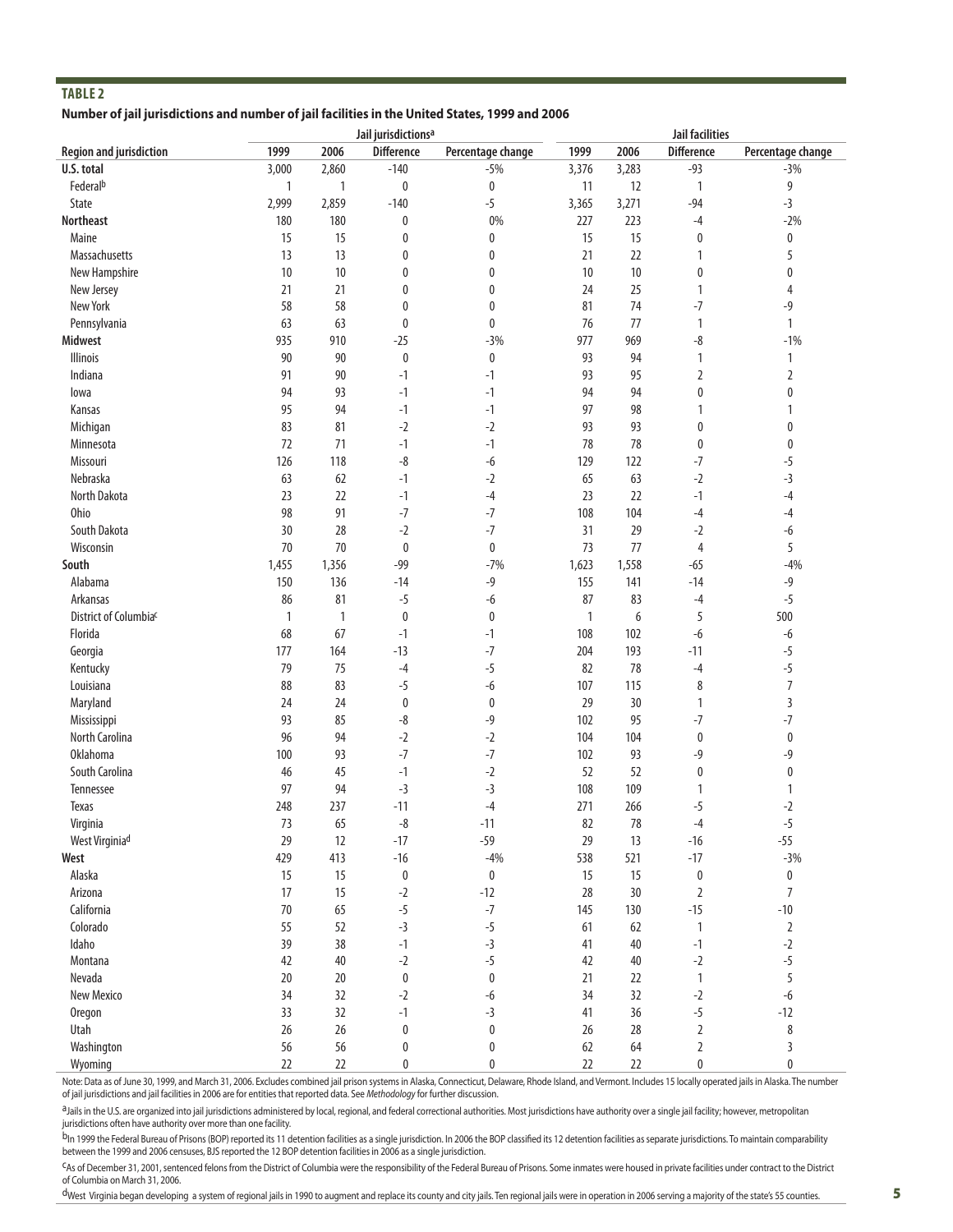### **Jail Functions General population confinement and return to custody confinement were the most common jail functions.**

General population confinement was the predominant jail function provided by 97% of local jail facilities in 2006, followed by returned to custody (table 3). Nearly two-thirds (65%) of all reporting jurisdictions in 2006 provided the return to custody function, which involves holding probationers and parolees who have been returned to jail for technical violations or new charges.

Nearly half (46%) of all jails provided work release or prerelease programs, and about a quarter performed reception, diagnosis, or classification functions. Approximately 12% had a youthful offender confinement function, 10% had a drug or alcohol treatment, and about 1% had a boot camp function.

# **The proportion of jails offering work release or prerelease, hospitalization or medical treatment, and alcohol or drug treatment functions varied by state.**

- North Dakota (91%), Minnesota (85%), and Pennsylvania (83%) had the largest percentages of jails with work release or prerelease functions (table 4). Montana (15%), New York (11%), and Alaska (0%) had the smallest percentages of jails that provided this function.
- Jails in Mississippi (44%), New Jersey (36%), and Massachusetts (32%) reported the highest percentages with hospitalization or medical treatment functions; Alaska, North Dakota, South Dakota, Utah, and West Virginia reported none.
- Massachusetts (45%), Kentucky (37%), and New Jersey (36%) had the largest percentages of jails that offered alcohol or drug treatment functions; Alaska, West Virginia, and Wisconsin reported none.

#### **Table 3**

#### **Selected functions provided by local jail facilities, 2006**

| <b>Function</b>                         | <b>Number</b> | Percent <sup>a</sup> |
|-----------------------------------------|---------------|----------------------|
| General population confinement          | 3,184         | 97                   |
| Returned to custody                     | 2,142         | 65                   |
| Work release or prerelease              | 1,496         | 46                   |
| Reception, diagnosis, or classification | 805           | 25                   |
| Hospitalization or medical treatment    | 421           | 13                   |
| Youthful offender confinement           | 382           | 12                   |
| Alcohol or drug treatment               | 314           | 10                   |
| Boot camp                               | 19            | 1                    |
| Other <sup>b</sup>                      | 72            | 2                    |
| Not reported                            | 12            | Λ                    |

Note: Data as of March 31, 2006. Excludes the federal jurisdiction and combined prison-jail systems in Alaska, Connecticut, Delaware, Hawaii, Rhode Island, and Vermont. Includes 15 locally operated jails in Alaska.

^Less than 1%.

aPercentages sum to more than 100% because jail jurisdictions may have more than one function. b<sub>Includes drug, alcohol, or other treatment; psychiatric care; housing inmates under state jurisdiction for a</sub> limited period; jurisdiction maintenance; and law library services.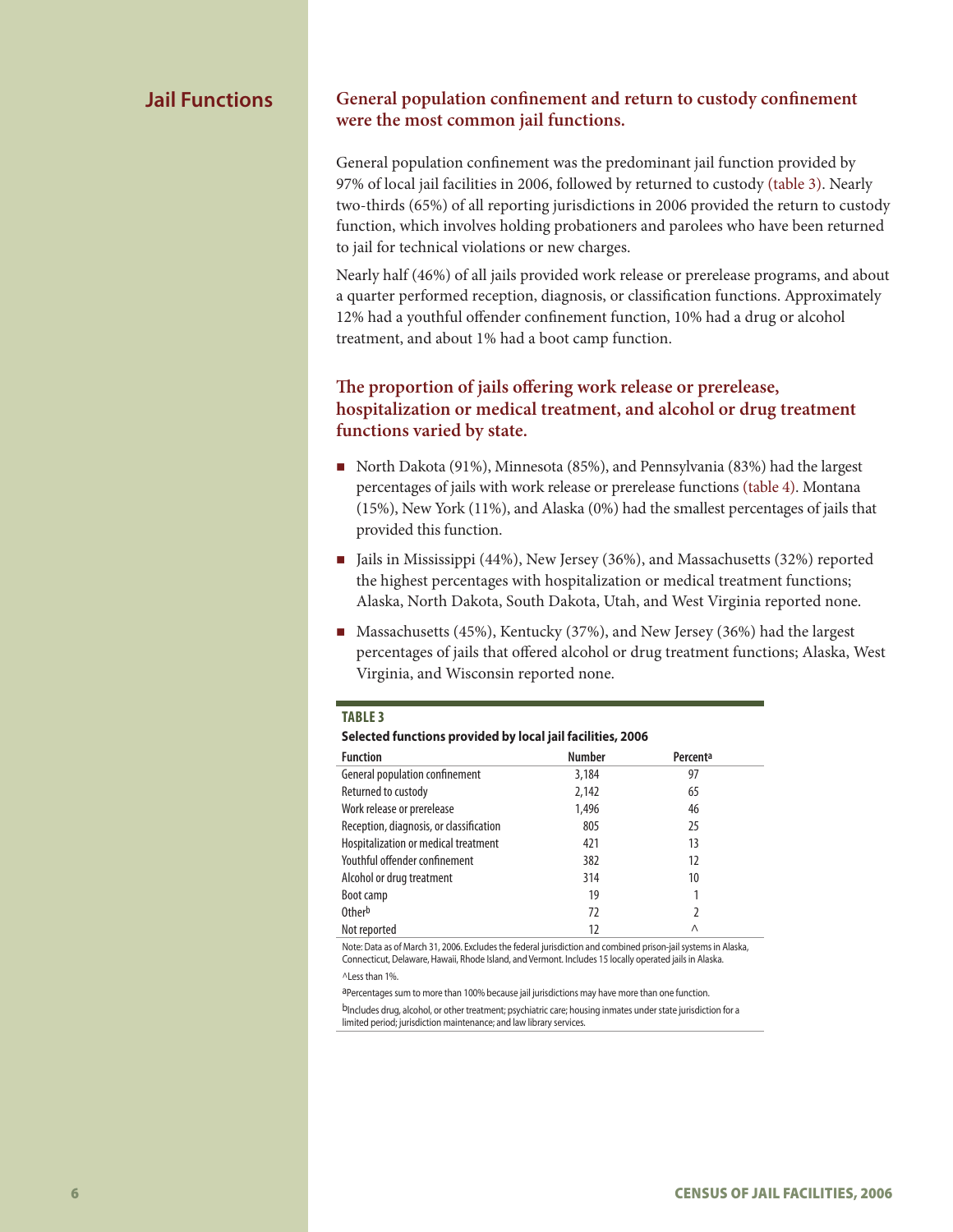#### **Number of local jail facilities, by function, 2006**

| <b>Region and state</b>    | <b>General population</b><br>confinement | <b>Return to</b><br>custodya | or prerelease  | Work release Reception, diagnosis,<br>or classification | <b>Hospitalization or</b><br>medical treatment | Youthful offender<br>confinement | Alcohol or drug<br>treatment | Boot<br>camp | <b>Otherb</b>  |
|----------------------------|------------------------------------------|------------------------------|----------------|---------------------------------------------------------|------------------------------------------------|----------------------------------|------------------------------|--------------|----------------|
| Number of jail facilitiesc | 3,184                                    | 2,142                        | 1,496          | 805                                                     | 421                                            | 382                              | 314                          | 19           | 72             |
| <b>Northeast</b>           | 213                                      | 175                          | 119            | 98                                                      | 52                                             | 64                               | 55                           | 1            | 9              |
| Maine                      | 15                                       | 13                           | 10             | 6                                                       | 1                                              | 0                                | 2                            | 0            | 0              |
| Massachusetts              | 21                                       | 17                           | 14             | 12                                                      | $\overline{7}$                                 | 4                                | 10                           | 1            | $\overline{2}$ |
| New Hampshire              | 10                                       | 6                            | $\overline{7}$ | 4                                                       | $\overline{2}$                                 | 0                                | $\overline{2}$               | 0            | $\bf{0}$       |
| New Jersey                 | 25                                       | 22                           | 16             | 16                                                      | 9                                              | 3                                | 9                            | 0            | 1              |
| New York                   | 70                                       | 52                           | 8              | 23                                                      | 11                                             | 28                               | 5                            | $\mathbf{0}$ | $\overline{4}$ |
| Pennsylvania               | 72                                       | 65                           | 64             | 37                                                      | 22                                             | 29                               | 27                           | 0            | $\overline{2}$ |
| <b>Midwest</b>             | 955                                      | 639                          | 579            | 223                                                     | 66                                             | 89                               | 71                           | 4            | $\overline{7}$ |
| Illinois                   | 92                                       | 56                           | 64             | 23                                                      | 11                                             | 12                               | 6                            | 0            | $\pmb{0}$      |
| Indiana                    | 93                                       | 60                           | 42             | 10                                                      |                                                |                                  | 5                            | 1            | 1              |
|                            | 94                                       | 63                           | 59             |                                                         | 3                                              | $\overline{2}$<br>21             |                              | 0            |                |
| lowa                       |                                          |                              |                | 14                                                      | 4                                              |                                  | 2                            |              | 0              |
| Kansas                     | 96                                       | 73                           | 56             | 8                                                       | 6                                              | 2                                | 6                            | 1            | $\overline{2}$ |
| Michigan                   | 92                                       | 72                           | 68             | 44                                                      | 16                                             | 16                               | 22                           | 1            | $\overline{4}$ |
| Minnesota                  | 76                                       | 64                           | 66             | 42                                                      | $\overline{7}$                                 | 5                                | 4                            | 0            | $\bf{0}$       |
| Missouri                   | 122                                      | 70                           | 40             | 9                                                       | 6                                              | 2                                | 6                            | 1            | $\bf{0}$       |
| Nebraska                   | 63                                       | 42                           | 44             | 16                                                      | 4                                              | 8                                | 4                            | 0            | $\bf{0}$       |
| North Dakota               | 22                                       | 19                           | 20             | 6                                                       | 0                                              | 4                                | 1                            | 0            | $\bf{0}$       |
| Ohio                       | 102                                      | 52                           | 39             | 33                                                      | 8                                              | 6                                | 14                           | $\mathbf{0}$ | 0              |
| South Dakota               | 28                                       | 15                           | 22             | 4                                                       | $\mathbf{0}$                                   | 5                                | 1                            | $\mathbf{0}$ | $\mathbf{0}$   |
| Wisconsin                  | 75                                       | 53                           | 59             | 14                                                      | $\mathbf{1}$                                   | 6                                | 0                            | 0            | $\mathbf{0}$   |
| South                      | 1,521                                    | 1,005                        | 574            | 355                                                     | 241                                            | 173                              | 146                          | 9            | 38             |
| Alabama                    | 141                                      | 71                           | 49             | 19                                                      | 21                                             | 25                               | 10                           | 1            | $\mathbf{1}$   |
| Arkansas                   | 81                                       | 53                           | 26             | 11                                                      | 5                                              | 7                                | $\overline{2}$               | 0            | $\mathbf{1}$   |
| District of Columbia       | 3                                        | 4                            | 4              | $\overline{2}$                                          | $\mathbf{1}$                                   | 2                                | 1                            | 0            | 0              |
| Florida                    | 95                                       | 54                           | 30             | 30                                                      | 19                                             | 16                               | 13                           | 3            | 5              |
| Georgia                    | 191                                      | 127                          | 45             | 27                                                      | 33                                             | 6                                | 8                            | 0            | 4              |
| Kentucky                   | 77                                       | 62                           | 65             | 32                                                      | 17                                             | 0                                | 29                           | 1            | 9              |
| Louisiana                  | 110                                      | 61                           | 35             | 29                                                      | 14                                             | 6                                | 4                            | 1            | $\overline{2}$ |
| Maryland                   | 30                                       | 16                           | 20             | 10                                                      | 4                                              | $\overline{2}$                   | 8                            | 0            | 3              |
| Mississippi                | 92                                       | 76                           | 41             | 28                                                      | 42                                             | 55                               | 25                           | 1            | $\pmb{0}$      |
| North Carolina             | 102                                      | 65                           | 27             | 24                                                      | 22                                             | 18                               | 6                            | 1            | 1              |
| <b>Oklahoma</b>            | 92                                       | 59                           | 19             | 17                                                      | 10                                             | 16                               | 4                            | $\mathbf{0}$ | $\mathbf{0}$   |
| South Carolina             | 51                                       | 27                           | 15             | 14                                                      | 8                                              | 2                                | 3                            | 0            | 5              |
| Tennessee                  | 106                                      | 84                           | 48             | 13                                                      | 12                                             | 5                                | 16                           | 0            | 4              |
| Texas                      | 259                                      | 185                          | 98             | 83                                                      | 26                                             | 6                                | 11                           | 1            | $\overline{2}$ |
| Virginia                   | 78                                       | 53                           | 44             | 15                                                      | $\overline{7}$                                 | 7                                | 6                            | 0            | 1              |
| West Virginia              | 13                                       | 8                            | 8              | $\mathbf{1}$                                            | $\bf{0}$                                       | 0                                | 0                            | 0            | $\bf{0}$       |
| West                       | 495                                      | 323                          | 224            | 129                                                     | 62                                             | 56                               | 42                           |              | 18             |
| Alaska                     | 15                                       | 9                            | 0              | $\overline{2}$                                          | 0                                              | 1                                | $\pmb{0}$                    | 0            | $\mathbf{0}$   |
| Arizona                    | 27                                       | 15                           | 18             | 8                                                       | $\overline{4}$                                 | 5                                | 1                            | 0            | $\mathbf{1}$   |
| California                 | 119                                      | 75                           | 38             | 37                                                      | 23                                             | 3                                | $10\,$                       | 2            | 8              |
| Colorado                   | 58                                       | 48                           | 52             | 16                                                      | 6                                              | 10                               | 6                            | 1            | 5              |
| Idaho                      | 39                                       | 33                           | 29             | 20                                                      | 6                                              | 11                               | 6                            | 0            | 1              |
| Montana                    | 39                                       | 20                           | 6              | 5                                                       | 4                                              | $\overline{4}$                   | 2                            | 0            | 0              |
| Nevada                     | 22                                       | 13                           | 4              | $\overline{4}$                                          | $\overline{2}$                                 | 0                                | 1                            | $\mathbf{0}$ | $\mathbf{0}$   |
| New Mexico                 | 31                                       | 25                           | 15             | 12                                                      | 5                                              | 7                                | 3                            | 0            | 1              |
| Oregon                     | 35                                       | 27                           | 15             | 10                                                      | 7                                              | 3                                | 4                            | 1            | 0              |
| Utah                       | 26                                       | 13                           | 14             | 3                                                       | $\mathbf{0}$                                   | 1                                | 2                            | $\mathbf{0}$ | $\pmb{0}$      |
| Washington                 | 62                                       | 29                           | 24             | 10                                                      | 4                                              | 6                                | 5                            | 0            | $\overline{2}$ |
| Wyoming                    | 22                                       | 16                           | 9              | $\overline{2}$                                          | 1                                              | 5                                | 2                            | $\mathbf{1}$ | 0              |

Note: Data as March 31, 2006. Data may sum to more than the total because some facilities had more than one function. Excludes the federal jurisdiction and combined prison-jail systems in Alaska, Connecticut, Delaware, Hawaii, Rhode Island, and Vermont. Includes 15 locally operated jail in Alaska.

aProbationers and parolees who have been returned to jail.

bIncludes drug, alcohol, or other treatment; psychiatric care; housing inmates under state jurisdiction for a limited period; jurisdiction maintenance; and law library services.

cIncludes only facilities that provided these jail functions.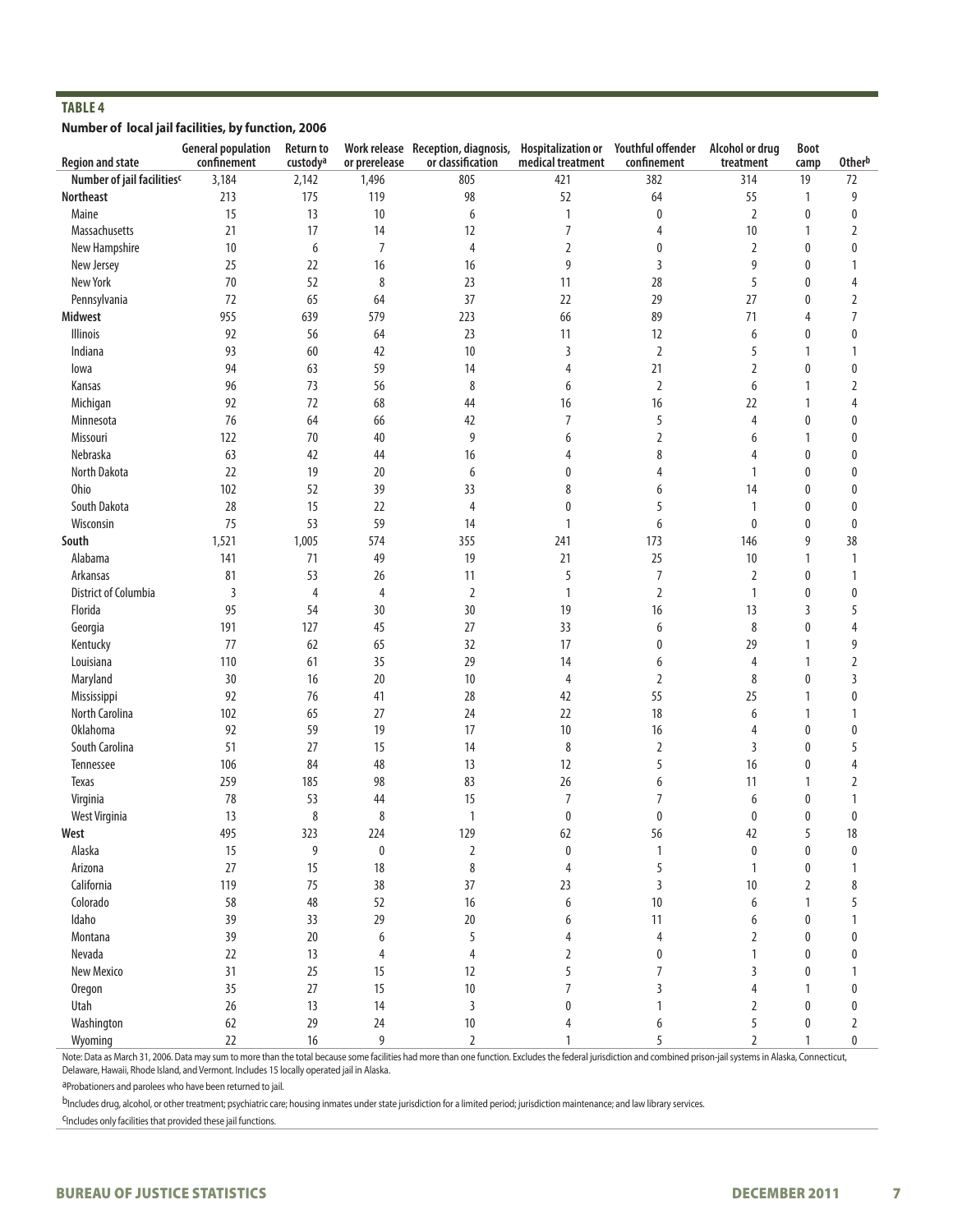# **Sex of imates authorized to house**

# **More than 4 in 5 jails were authorized to house both male and female inmates.**

Approximately 86% of the nation's jails were authorized to house both male and female inmates in 2006 (table 5). About 13% (425) of all jails housed men only and about 1% (32) of the nation's jails housed women only.

- All local jails in Nevada, West Virginia, and Wyoming and the 15 locally operated facilities in Alaska were authorized to house both sexes.
- Louisiana (43%) and Massachusetts (41%) had the largest proportions of jails that housed men only.
- The 32 jails for women only were located in 16 states and the District of Columbia. Jurisdictions with the largest proportions of jails for women only were the District of Columbia (17%), California (6%), and Massachusetts and Louisiana (5% each).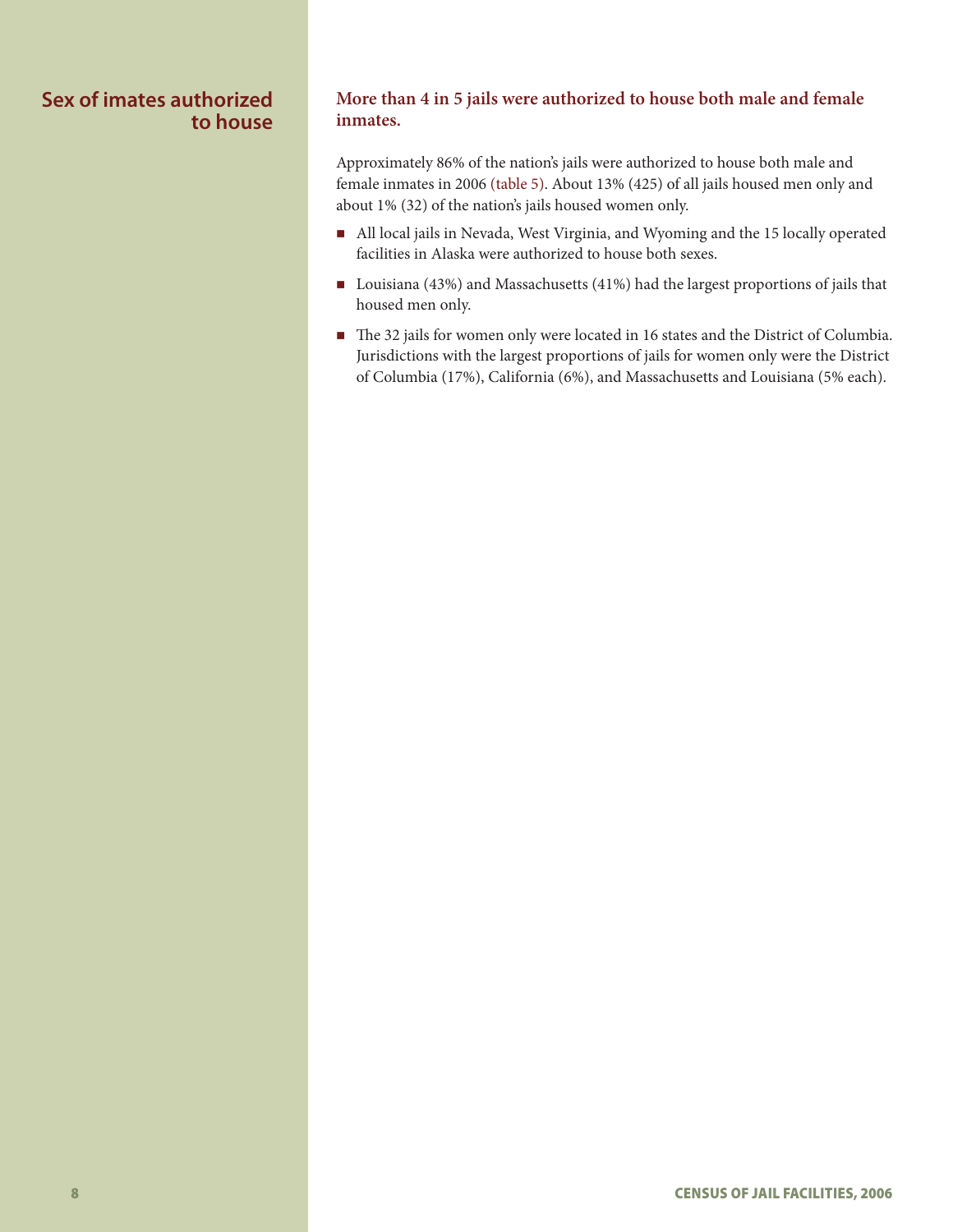**Number of jail facilities, by sex of inmates authorized to house, 2006**

|                                      |                       | <b>Reporting on sex of inmates</b> |                | Authorized to house-               |                |  |  |
|--------------------------------------|-----------------------|------------------------------------|----------------|------------------------------------|----------------|--|--|
| <b>Region and jurisdiction</b>       | <b>All facilities</b> | authorized to house                |                | Males only Females only Both sexes |                |  |  |
| U.S.total                            | 3,283                 | 3,246                              | 425            | 32                                 | 2,789          |  |  |
| Federal                              | 12                    | 12                                 | $\overline{2}$ | $\mathbf 0$                        | 10             |  |  |
| State                                | 3,271                 | 3,234                              | 423            | 32                                 | 2,779          |  |  |
| <b>Northeast</b>                     | 223                   | 222                                | 45             | 7                                  | 170            |  |  |
| Maine                                | 15                    | 15                                 | $\mathbf{1}$   | $\mathbf 0$                        | 14             |  |  |
| Massachusetts                        | 22                    | 22                                 | 9              | $\mathbf{1}$                       | 12             |  |  |
| New Hampshire                        | 10                    | 10                                 | $\mathbf{1}$   | $\mathbf 0$                        | 9              |  |  |
| New Jersey                           | 25                    | 25                                 | 3              | 1                                  | 21             |  |  |
| New York                             | 74                    | 74                                 | 18             | 2                                  | 54             |  |  |
| Pennsylvania                         | 77                    | 76                                 | 13             | 3                                  | 60             |  |  |
| <b>Midwest</b>                       | 969                   | 963                                | 89             | 1                                  | 873            |  |  |
| <b>Illinois</b>                      | 94                    | 93                                 | $\overline{3}$ | $\pmb{0}$                          | 90             |  |  |
| Indiana                              | 95                    | 94                                 | 6              | 0                                  | 88             |  |  |
| lowa                                 | 94                    | 94                                 | 9              | 0                                  | 85             |  |  |
| Kansas                               | 98                    | 96                                 | 13             | 0                                  | 83             |  |  |
| Michigan                             | 93                    | 93                                 | 8              | 0                                  | 85             |  |  |
| Minnesota                            | 78                    | 78                                 | 10             | 1                                  | 67             |  |  |
| Missouri                             | 122                   | 122                                | 14             | $\pmb{0}$                          | 108            |  |  |
| Nebraska                             | 63                    | 63                                 | 9              | 0                                  | 54             |  |  |
| North Dakota                         | 22                    | 22                                 | $\mathbf{1}$   | 0                                  | 21             |  |  |
| <b>Ohio</b>                          | 104                   | 104                                | 12             | 0                                  | 92             |  |  |
| South Dakota                         | 29                    | 29                                 | $\overline{2}$ | $\pmb{0}$                          | 27             |  |  |
| Wisconsin                            | 77                    | 75                                 | $\overline{2}$ | 0                                  | 73             |  |  |
| South                                | 1,558                 | 1,536                              | 219            | 15                                 | 1,302          |  |  |
| Alabama                              | 141                   | 141                                | 8              | $\pmb{0}$                          | 133            |  |  |
| Arkansas                             | 83                    | 82                                 | 11             | 0                                  | 71             |  |  |
| <b>District of Columbia</b>          | 6                     | 6                                  | $\overline{3}$ | 1                                  | $\overline{2}$ |  |  |
| Florida                              | 102                   | 101                                | 13             | 2                                  | 86             |  |  |
| Georgia                              | 193                   | 193                                | 39             | 1                                  | 153            |  |  |
| Kentucky                             | 78                    | 77                                 | $\overline{7}$ | $\pmb{0}$                          | 70             |  |  |
| Louisiana                            | 115                   | 111                                | 48             | 5                                  | 58             |  |  |
| Maryland                             | 30                    | 30                                 | 1              | $\pmb{0}$                          | 29             |  |  |
|                                      | 95                    | 95                                 | 16             | $\overline{2}$                     | 77             |  |  |
| Mississippi<br><b>North Carolina</b> | 104                   | 103                                | 18             | 1                                  | 84             |  |  |
| <b>Oklahoma</b>                      | 93                    | 93                                 | $\mathbf{1}$   | $\pmb{0}$                          | 92             |  |  |
| South Carolina                       | 52                    | 52                                 | $\overline{7}$ | 0                                  | 45             |  |  |
| Tennessee                            | 109                   | 103                                | 11             | 1                                  | 91             |  |  |
| <b>Texas</b>                         | 266                   | 258                                | 25             | 1                                  | 232            |  |  |
|                                      |                       |                                    |                |                                    |                |  |  |
| Virginia                             | 78                    | 78                                 | 11             | $\mathbf{1}$                       | 66             |  |  |
| West Virginia                        | 13                    | 13                                 | $\pmb{0}$      | 0                                  | 13             |  |  |
| West                                 | 521                   | 513                                | 70             | 9                                  | 434            |  |  |
| Alaska                               | 15                    | 15                                 | $\pmb{0}$      | 0                                  | 15             |  |  |
| Arizona                              | 30                    | 30                                 | 10             | 1                                  | 19             |  |  |
| California                           | 130                   | 127                                | 35             | $\overline{7}$                     | 85             |  |  |
| Colorado                             | 62                    | 62                                 | 4              | $\mathbf{1}$                       | 57             |  |  |
| Idaho                                | 40                    | 39                                 | $\overline{7}$ | $\pmb{0}$                          | 32             |  |  |
| Montana                              | 40                    | 40                                 | 3              | $\pmb{0}$                          | 37             |  |  |
| Nevada                               | 22                    | 21                                 | 0              | $\pmb{0}$                          | 21             |  |  |
| <b>New Mexico</b>                    | 32                    | 31                                 | 1              | $\pmb{0}$                          | 30             |  |  |
| <b>Oregon</b>                        | 36                    | 36                                 | 3              | $\pmb{0}$                          | 33             |  |  |
| Utah                                 | 28                    | 27                                 | $\overline{2}$ | $\pmb{0}$                          | 25             |  |  |
| Washington                           | 64                    | 63                                 | 5              | $\pmb{0}$                          | 58             |  |  |
| Wyoming                              | 22                    | 22                                 | 0              | $\pmb{0}$                          | 22             |  |  |

Note: Data as of March 31, 2006. Excludes combined prison-jail systems in Alaska, Connecticut, Delaware, Hawaii, Rhode Island, and Vermont. Includes 15 locally operated jails in Alaska.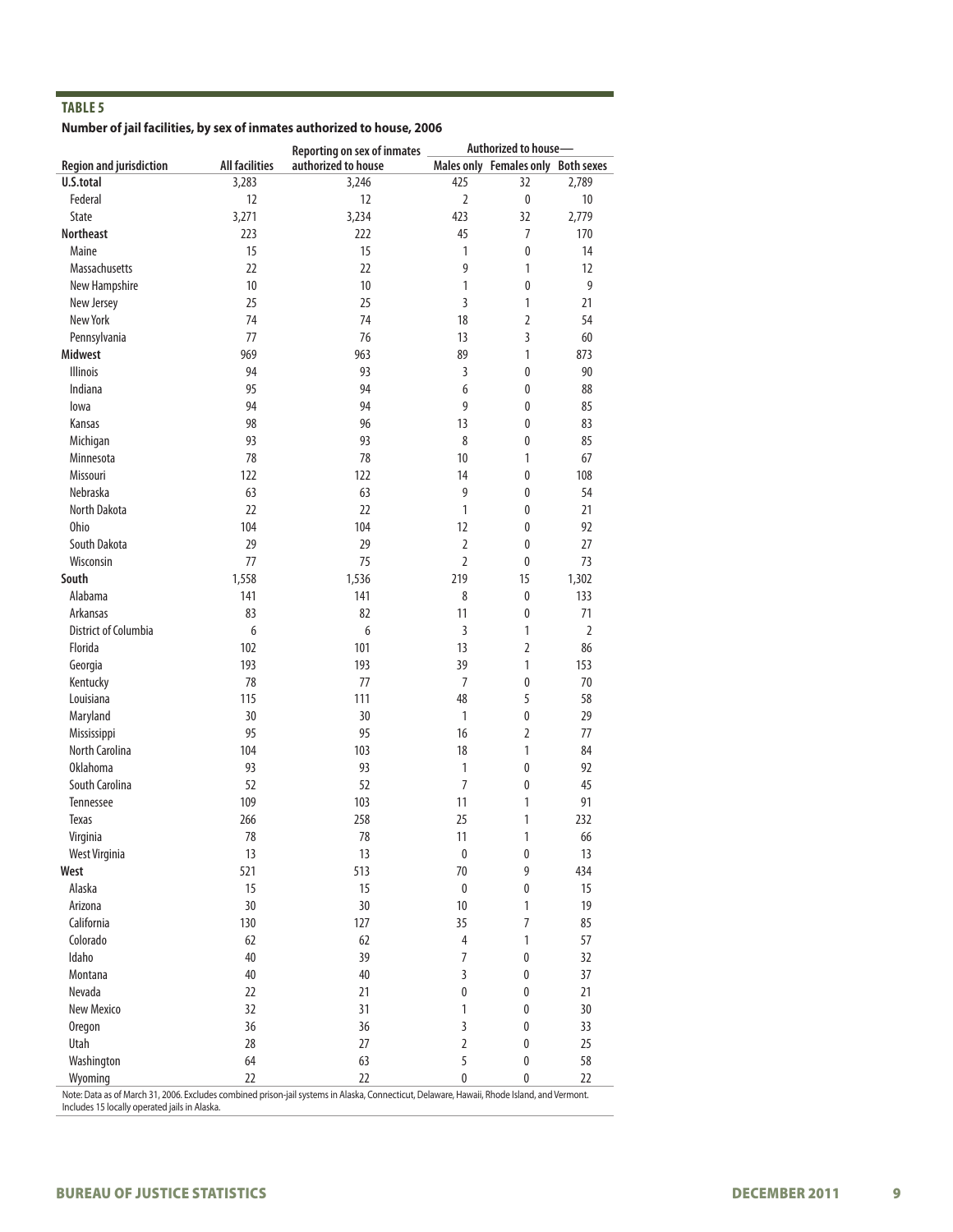# **Contract or Publicly Operated Jail Jurisdictions**

# **Public authorities operated nearly all jail facilities in 2006.**

City, county, and federal correctional authorities operated approximately 99% of all jail facilities in 2006. The remaining 1% was operated under contract by private or public entities authorized by city or county governments (table 6). The number of contract-operated jail facilities declined from 47 in 1999 to 37 in 2006.

# **Texas had the largest number of contract-operated jails in 2006.**

- Seven states accounted for most of the contract jail operations in 2006: Texas (8), California (5), Pennsylvania (4), and Florida, Missouri, New Mexico, and Tennessee (3 each).
- Between 1999 and 2006, the number of contract jail facilities increased in Alabama and Missouri; decreased in California, Colorado, Florida, Georgia, Kentucky, Ohio, Pennsylvania, New Mexico, and Washington; and was unchanged in the remaining states.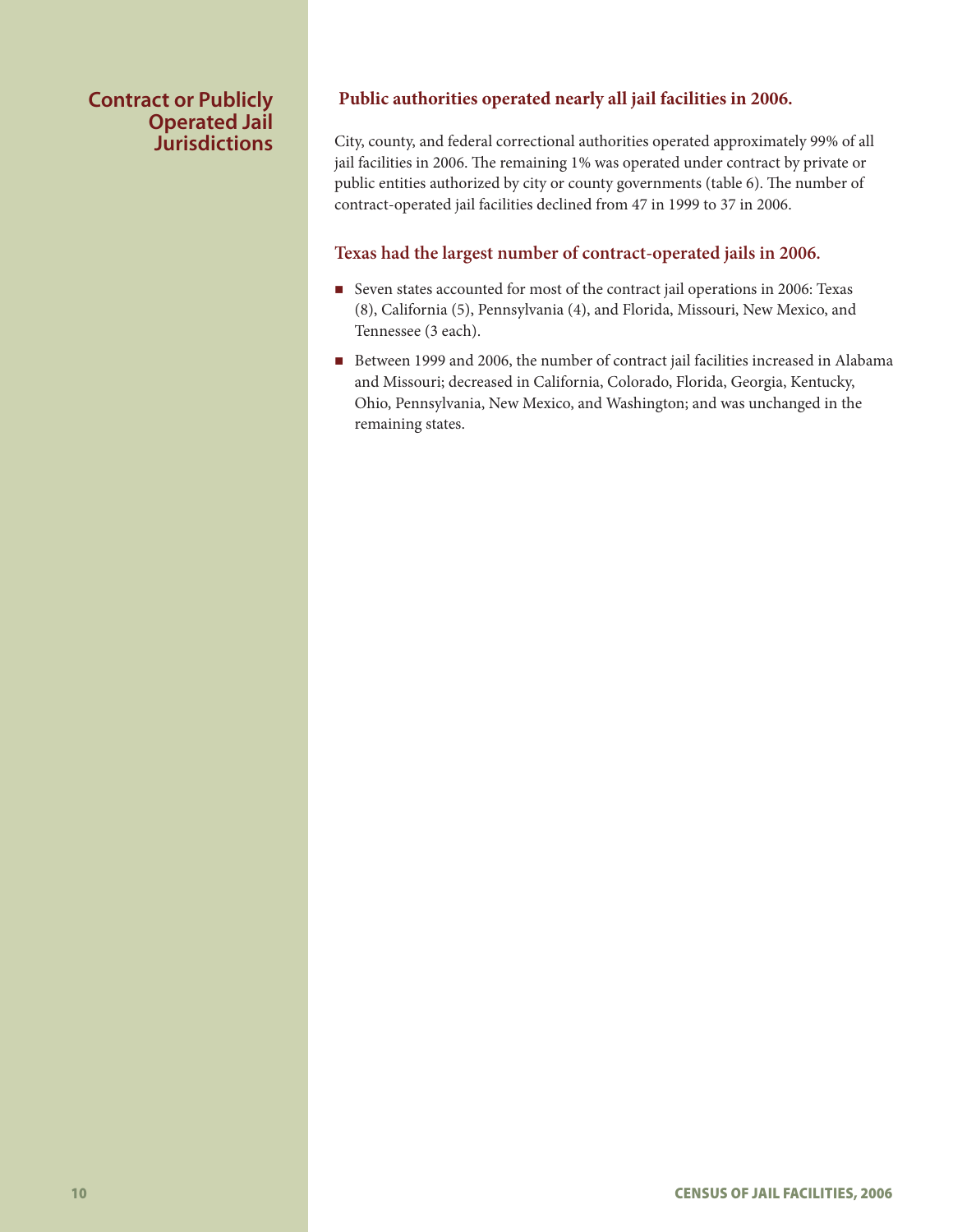# **Number of contract jail facilities, 1999 and 2006**

| <b>Region and state</b> | 1999           | 2006           | <b>Difference</b> |
|-------------------------|----------------|----------------|-------------------|
| U.S. total*             | 47             | 37             | $-10$             |
| <b>Northeast</b>        | 5              | $\overline{4}$ | $-1$              |
| Maine                   | $\pmb{0}$      | 0              | $\mathbf{0}$      |
| Massachusetts           | 0              | 0              | 0                 |
| New Hampshire           | 0              | 0              | 0                 |
| New Jersey              | 0              | 0              | 0                 |
| New York                | 0              | 0              | 0                 |
| Pennsylvania            | 5              | 4              | $-1$              |
| <b>Midwest</b>          | 7              | 8              | 1                 |
| <b>Illinois</b>         | 1              | 1              | 0                 |
| Indiana                 | 1              | 1              | 0                 |
| lowa                    | 0              | 0              | 0                 |
| Kansas                  | 1              | 1              | 0                 |
| Michigan                | 0              | 0              | 0                 |
| Minnesota               | 1              | $\mathbf{1}$   | 0                 |
| Missouri                | 1              | $\overline{3}$ | $\overline{2}$    |
| Nebraska                | 0              | 0              | 0                 |
| North Dakota            | 0              | 0              | 0                 |
| <b>Ohio</b>             | 2              | 1              | $-1$              |
| South Dakota            | 0              | 0              | 0                 |
| Wisconsin               | 0              | 0              | 0                 |
| South                   | 20             | 16             | $-4$              |
| Alabama                 | $\pmb{0}$      | $\mathbf{1}$   | 1                 |
| Arkansas                | 0              | 0              | 0                 |
| District of Columbia    | 0              | 0              | 0                 |
| Florida                 | 5              | 3              | $-2$              |
| Georgia                 | 1              | 0              | $-1$              |
| Kentucky                | $\overline{2}$ | 0              | $-2$              |
| Louisiana               | 0              | 0              | $\mathbf 0$       |
| Maryland                | 0              | 0              | 0                 |
| Mississippi             | 1              | 1              | 0                 |
| North Carolina          | 0              | 0              | 0                 |
| <b>Oklahoma</b>         | 0              | 0              | 0                 |
| South Carolina          | 0              | 0              | 0                 |
| Tennessee               | 3              | $\overline{3}$ | 0                 |
| <b>Texas</b>            | 8              | 8              | 0                 |
| Virginia                | 0              | 0              | 0                 |
| West Virginia           | 0              | 0              | $\mathbf{0}$      |
| West                    | 15             | 9              | $-6$              |
| Alaska                  | $\pmb{0}$      | $\pmb{0}$      | $\pmb{0}$         |
| Arizona                 | 0              | $\bf{0}$       | $\pmb{0}$         |
| California              | 8              | 5              | $-3$              |
| Colorado                | $\overline{2}$ | $\mathbf{1}$   | $-1$              |
| Idaho                   | 0              | $\pmb{0}$      | $\pmb{0}$         |
| Montana                 | 0              | 0              | $\pmb{0}$         |
| Nevada                  | 0              | 0              | $\pmb{0}$         |
| New Mexico              | $\overline{4}$ | 3              | $-1$              |
| <b>Oregon</b>           | $\pmb{0}$      | $\pmb{0}$      | $\pmb{0}$         |
| Utah                    | 0              | 0              | $\pmb{0}$         |
| Washington              | 1              | 0              | $-1$              |
| Wyoming                 | 0              | $\pmb{0}$      | $\pmb{0}$         |

Note: Data as of March 31, 2006. Excludes combined prison-jail systems in Alaska, Connecticut, Delaware, Hawaii, Rhode Island, and Vermont. Includes 15 locally operated jails in Alaska.

\*Administered by private or public entities under contract to city or county governments.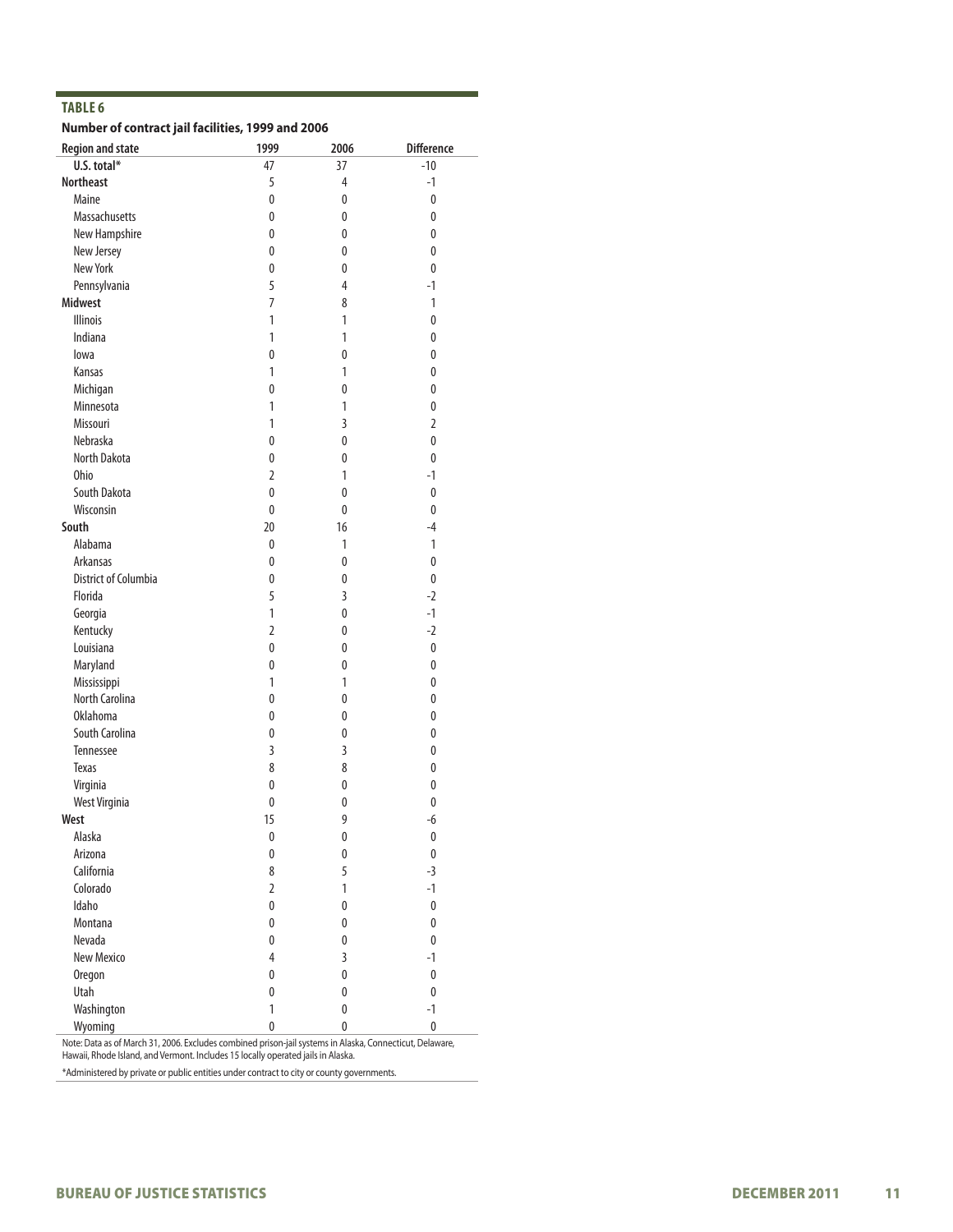# **Judicial Sanctions**

### **About 9% of all local jail jurisdictions had one or more jail facilities under court order or consent decree in 2006.**

On March 31, 2006, a total of 254 jail jurisdictions were under one or more court orders or consent decrees either to limit population or for specific conditions of confinement (table 7). About 7% (204) of all jurisdictions were under judicial sanction to limit population, and about 6% (165) were under court order for specific conditions. Specific conditions included crowding, medical facilities, procedures and policies, programming, inmate classification, exercise, staffing, food service, religious practices, and other issues.

# **About 1 in 17 (6%) of jail jurisdictions reported one or more facilities under judicial sanction for specific conditions of confinement in 2006.**

- California had the largest percentage of jail jurisdictions ordered to limit population (28%), followed by Massachusetts (23%), Louisiana (22%), and Mississippi and Oregon (19% each).
- California (34%) and Massachusetts (23%) also reported the highest percentages of jurisdictions under court order for special conditions, followed by Oregon (16%), and Kentucky and Mississippi (12% each).
- No jail jurisdictions in Idaho, Kansas, Montana, Nebraska, Nevada, New Hampshire, the District of Columbia, and the federal jurisdiction reported that any of their jails were under judicial sanctions at the time of the census.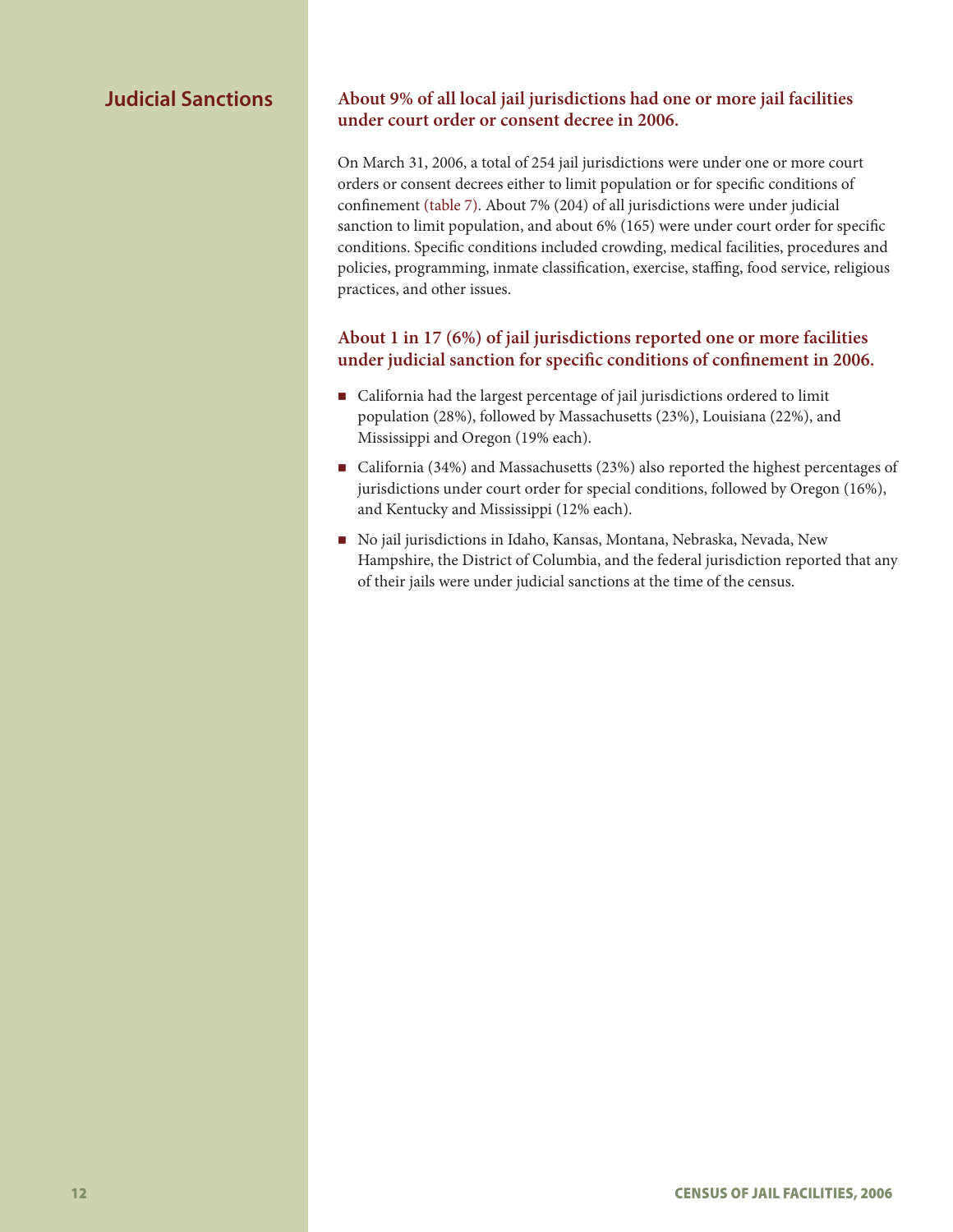#### **Number of jail jurisdictions under court order or consent decree to limit population or for specific conditions, 2006**

| <b>Region and jurisdiction</b> | All jail jurisdictions | Under any court order<br>or consent decree | <b>Ordered to limit</b><br>population | Under court order for<br>specific conditions <sup>a</sup> |
|--------------------------------|------------------------|--------------------------------------------|---------------------------------------|-----------------------------------------------------------|
| U.S. total                     | 2,860                  | 254                                        | 204                                   | 165                                                       |
| Federalb                       |                        | $\pmb{0}$                                  | $\pmb{0}$                             | $\pmb{0}$                                                 |
| State                          | $\mathbf{1}$           | 254                                        | 204                                   | 165                                                       |
|                                | 2,859                  |                                            |                                       |                                                           |
| Northeast                      | 180                    | 16                                         | 11                                    | 13                                                        |
| Maine                          | 15                     | 2                                          | 2                                     | 1                                                         |
| Massachusetts                  | 13                     | 3                                          | 3                                     | 3                                                         |
| New Hampshire                  | 10                     | 0                                          | 0                                     | 0                                                         |
| New Jersey                     | 21                     | 1                                          | 1                                     | 1                                                         |
| New York                       | 58                     | 6                                          | 4                                     | 4                                                         |
| Pennsylvania                   | 63                     | 4                                          | $\mathbf{1}$                          | 4                                                         |
| Midwest                        | 910                    | 57                                         | 49                                    | 31                                                        |
| <b>Illinois</b>                | 90                     | 5                                          | 5                                     | 2                                                         |
| Indiana                        | 90                     | 8                                          | $\overline{7}$                        | 6                                                         |
| lowa                           | 93                     | 16                                         | 15                                    | 5                                                         |
| Kansas                         | 94                     | $\pmb{0}$                                  | $\pmb{0}$                             | 0                                                         |
| Michigan                       | 81                     | 5                                          | 5                                     | 3                                                         |
| Minnesota                      | 71                     | 7                                          | $\overline{7}$                        | 1                                                         |
| Missouri                       | 118                    | 3                                          | 1                                     | 3                                                         |
| Nebraska                       | 62                     | 0                                          | 0                                     | 0                                                         |
| North Dakota                   | 22                     | 1                                          | 1                                     | 1                                                         |
| Ohio                           | 91                     | 8                                          | 5                                     | $\overline{7}$                                            |
| South Dakota                   | 28                     | 1                                          | 1                                     | 0                                                         |
| Wisconsin                      | 70                     | 3                                          | $\overline{2}$                        | 3                                                         |
| South                          | 1,356                  | 136                                        | 112                                   | 82                                                        |
| Alabama                        | 136                    | 9                                          | 5                                     | 7                                                         |
| Arkansas                       | 81                     | 9                                          | 9                                     | 7                                                         |
| <b>District of Columbia</b>    | $\mathbf{1}$           | 0                                          | 0                                     | 0                                                         |
| Florida                        | 67                     | 3                                          | $\overline{2}$                        | 3                                                         |
| Georgia                        | 164                    | 13                                         | 11                                    | 7                                                         |
| Kentucky                       | 75                     | 11                                         | 9                                     | 9                                                         |
| Louisiana                      | 83                     | 19                                         | 18                                    | 9                                                         |
| Maryland                       | 24                     | 1                                          | $\mathbf{1}$                          | 1                                                         |
| Mississippi                    | 85                     | 21                                         | 16                                    | 10                                                        |
| North Carolina                 | 94                     | 6                                          | 5                                     | 1                                                         |
| <b>Oklahoma</b>                | 93                     | 6                                          | 6                                     | 2                                                         |
| South Carolina                 | 45                     | $\overline{4}$                             | 3                                     | 1                                                         |
| Tennessee                      | 94                     | 8                                          | 5                                     | $\overline{7}$                                            |
| Texas                          | 237                    | 24                                         | 21                                    | 16                                                        |
| Virginia                       | 65                     | 1                                          | 0                                     | 1                                                         |
| West Virginia                  | 12                     | $\mathbbm{1}$                              | $\mathbf{1}$                          | $\mathbf{1}$                                              |
| West                           | 413                    | 45                                         | 32                                    | 39                                                        |
| Alaska                         | 15                     | $\mathbbm{1}$                              | $\pmb{0}$                             | 1                                                         |
| Arizona                        | 15                     | $\sqrt{2}$                                 | $\overline{2}$                        | $\mathbf{1}$                                              |
| California                     | 65                     | 22                                         | $18\,$                                | 22                                                        |
| Colorado                       | 52                     | 3                                          | $\overline{2}$                        | $\overline{2}$                                            |
| Idaho                          | 38                     | 0                                          | 0                                     | 0                                                         |
| Montana                        | $40\,$                 | 0                                          | 0                                     | 0                                                         |
| Nevada                         | 20                     | 0                                          | 0                                     | 0                                                         |
| New Mexico                     | 32                     | 2                                          | 1                                     | 1                                                         |
| <b>Oregon</b>                  | 32                     | 7                                          | 6                                     | 5                                                         |
| Utah                           | 26                     | 1                                          | 1                                     | 1                                                         |
| Washington                     | 56                     | 5                                          | 2                                     | 4                                                         |
| Wyoming                        | 22                     | $\overline{2}$                             | 0                                     | 2                                                         |

Note: Data as of March 31, 2006. Excludes 12 jurisdictions that did not report data on judicial sanctions to limit population and 6 jurisdictions that did not report on specific conditions. Some responses recorded as "not under court order or consent decree" may be "data not available." Excludes combined prison-jail systems in Alaska, Connecticut, Delaware, Hawaii, Rhode Island, and Vermont. Includes 15 locally operated jails in Alaska.

aIncludes crowding, recreation, exercise, staffing, medical facilities, procedures or policies, food services, religious practices, programming, and inmate classification.

b<sub>In 1999</sub> the Federal Bureau of Prisons (BOP) reported its 11 detention facilities as a single jail jurisdiction. In 2006 the BOP classified its 12 detention facilities as separate jurisdictions. To maintain comparability between the 1999 and 2006 censuses, BJS reported the 12 BOP detention facilities in 2006 as a single jail jurisdiction.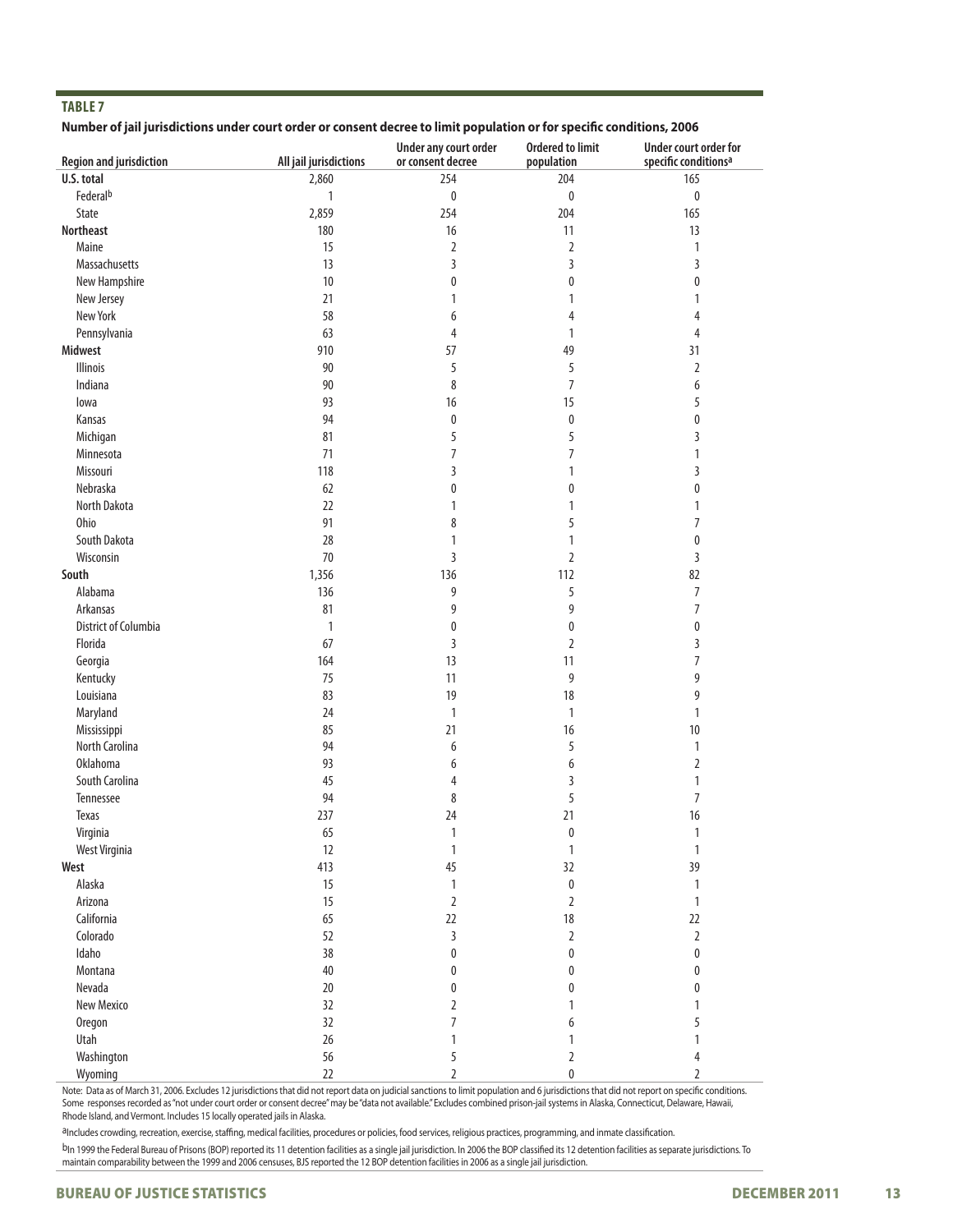# **Size of Jurisdiction**

# **Nearly 40% of all jail jurisdictions held fewer than 50 inmates.**

Most jail jurisdictions were small with nearly 40% holding fewer than 50 inmates in 2006 (table 8). On the date of the census, nearly three-fifths (59%) of all jail jurisdictions held 99 or fewer inmates, about 20% held 100 to 249 inmates, and 10% held 250 to 499 jail inmates. Jurisdictions holding 500 to 999 inmates accounted for about 6% of all jurisdictions, and those housing 1,000 or more confined inmates accounted for 5%.

- Two-thirds or more of all jail jurisdictions had fewer than 50 inmates in Iowa (82%), Nebraska (81%), Montana (80%), South Dakota (79%), North Dakota (68%), Idaho (66%), and Kansas (67%). All 15 independently operated local jail jurisdictions in Alaska also held fewer than 50 inmates.
- While 43 states had jail jurisdictions that held fewer than 50 inmates, 5 states accounted for 35% of all jurisdictions in this size category: Texas (112), Iowa (76), Alabama (74), Missouri (72), and Kansas (63).
- Maryland and New Jersey had no jail jurisdictions holding fewer than 50 inmates in 2006.
- Each of the 15 locally operated jails in Alaska held fewer than 50 inmates. Alaska housed most jail detainees in a combined jail-prison system. (See *Methodology* for discussion of incarcerated populations in combined jail/prison states.)
- Jurisdictions in Florida and California (20 each) accounted for about a quarter (27%) of all jurisdictions housing 1,000 or more inmates.
- New York and California each had one jail jurisdiction that held 10,000 inmates or more at the time of the census (not shown in table).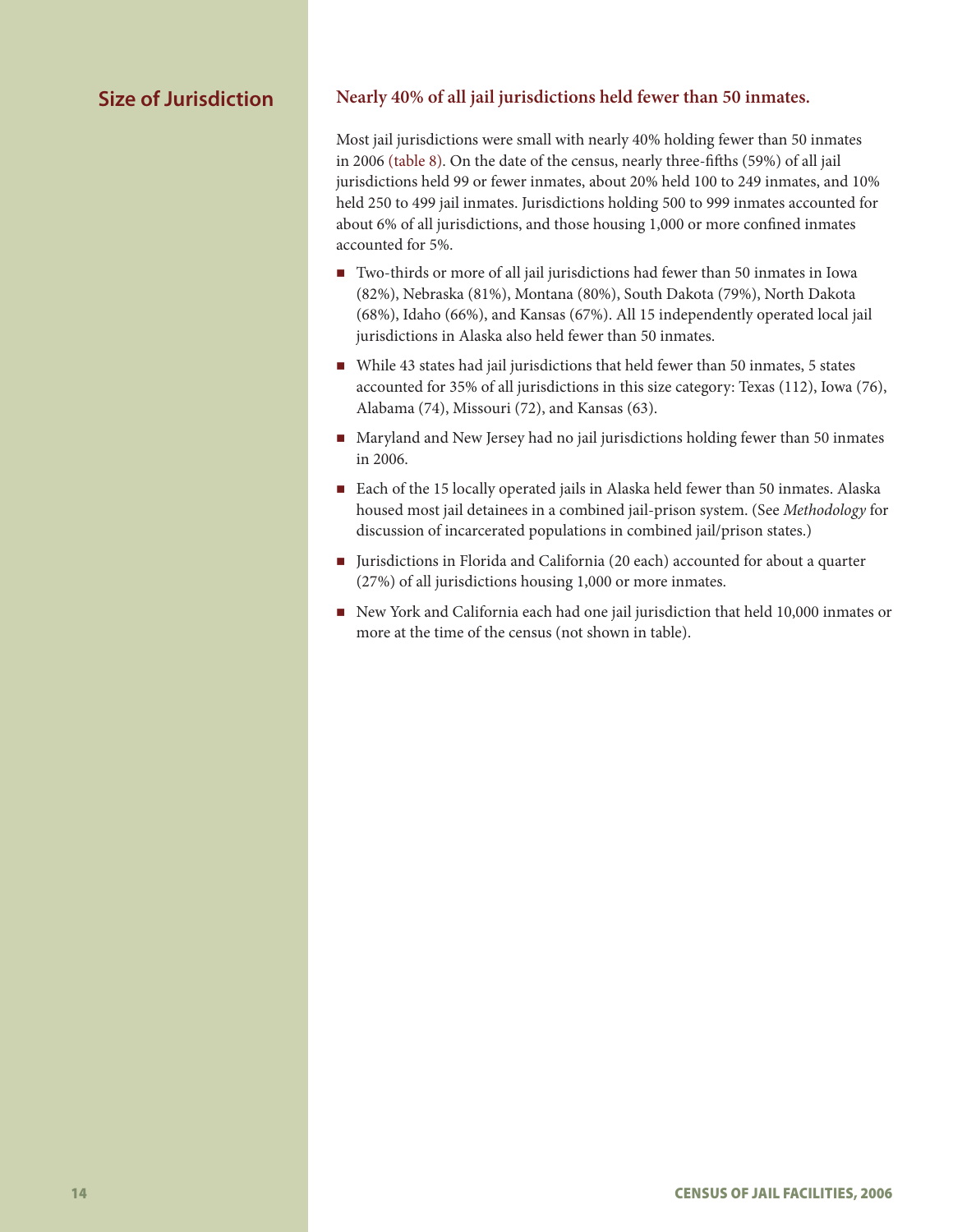#### **Number of local jail jurisdictions, by size of jurisdiction, 2006**

|                             |       | Fewer than 50  |             |                  |                |                | 1,000 inmates  |
|-----------------------------|-------|----------------|-------------|------------------|----------------|----------------|----------------|
| <b>Region and state</b>     | Total | inmates        | 50-99       | 100-249          | 250-499        | 500-999        | or more        |
| U.S. total                  | 2,859 | 1,129          | 552         | 584              | 272            | 173            | 149            |
| <b>Northeast</b>            | 180   | 20             | 34          | 46               | 32             | 21             | 27             |
| Maine                       | 15    | 6              | 4           | 4                | 1              | 0              | 0              |
| <b>Massachusetts</b>        | 13    | 1              | 0           | 1                | 3              | $\overline{2}$ | 6              |
| New Hampshire               | 10    | $\mathbf{1}$   | 4           | $\overline{2}$   | 2              | 1              | 0              |
| New Jersey                  | 21    | 0              | 1           | 3                | 4              | 6              | $\overline{7}$ |
| New York                    | 58    | $\overline{7}$ | 14          | 19               | 9              | 4              | 5              |
| Pennsylvania                | 63    | 5              | 11          | 17               | 13             | 8              | 9              |
| <b>Midwest</b>              | 910   | 459            | 188         | 160              | 60             | 34             | 9              |
| <b>Illinois</b>             | 90    | 48             | 13          | 14               | 10             | 4              | 1              |
| Indiana                     | 90    | 15             | 29          | 28               | 13             | 5              | $\pmb{0}$      |
| lowa                        | 93    | 76             | 8           | 5                | 3              | 1              | 0              |
| Kansas                      | 94    | 63             | 17          | 10               | $\overline{2}$ | 1              | 1              |
| Michigan                    | 81    | 19             | 26          | 19               | 9              | 4              | 4              |
| Minnesota                   | 71    | 36             | 21          | 11               | 1              | 2              | 0              |
| Missouri                    | 118   | 72             | 18          | 22               | $\overline{2}$ | 4              | $\pmb{0}$      |
| Nebraska                    | 62    | 50             | 7           | 3                | 1              | 1              | 0              |
| North Dakota                | 22    | 15             | 4           | 3                | 0              | 0              | 0              |
| Ohio                        | 91    | 24             | 24          | 26               | 10             | 4              | 3              |
| South Dakota                | 28    | 22             | 4           | $\mathbf{0}$     | $\mathbf{1}$   | 1              | 0              |
| Wisconsin                   | 70    | 19             | 17          | 19               | 8              | 7              | 0              |
| South                       | 1,356 | 471            | 266         | 310              | 141            | 91             | 77             |
| Alabama                     | 136   | 74             | 23          | 25               | 6              | 6              | $\overline{2}$ |
| Arkansas                    | 81    | 53             | 12          | 11               | 3              | 2              | 0              |
| <b>District of Columbia</b> | 1     | 0              | 0           | 0                | 0              | 0              | $\mathbf{1}$   |
| Florida                     | 67    | 5              | 8           | 15               | 8              | 11             | 20             |
| Georgia                     | 164   | 52             | 40          | 40               | 14             | 12             | 6              |
| Kentucky                    | 75    | 11             | 12          | 32               | 14             | 4              | 2              |
| Louisiana                   | 83    | 26             | 12          | 14               | 9              | 14             | 8              |
| Maryland                    | 24    | 0              | 4           | 7                | $\overline{7}$ | 1              | 5              |
| Mississippi                 | 85    | 30             | 26          | 11               | 16             | 2              | $\pmb{0}$      |
| <b>North Carolina</b>       | 94    | 24             | 21          | 34               | 8              | 5              | $\overline{2}$ |
| <b>Oklahoma</b>             | 93    | 50             | 23          | 16               | $\overline{2}$ | 0              | $\overline{2}$ |
| South Carolina              | 45    | 6              | 12          | 14               | 6              | 4              | 3              |
| Tennessee                   | 94    | 22             | 24          | 32               | 10             | 3              | 3              |
| <b>Texas</b>                | 237   | 112            | 35          | 44               | 17             | 15             | 14             |
| Virginia                    | 65    | 5              | 14          | 14               | 13             | 10             | 9              |
| West Virginia               | 12    | 1              | 0           | 1                | 8              | $\overline{2}$ | $\mathbf 0$    |
| West                        | 413   | 179            | 64          | 68               | 39             | 27             | 36             |
| Alaska                      | 15    | 15             | 0           | $\mathbf{0}$     | $\pmb{0}$      | 0              | $\pmb{0}$      |
| Arizona                     | 15    | $\mathbf{1}$   | $\mathbf 0$ | 6                | $\overline{4}$ | $\overline{2}$ | $\overline{2}$ |
| California                  | 65    | 11             | 8           | 8                | 12             | 6              | 20             |
| Colorado                    | 52    | 25             | 8           | 9                | $\overline{3}$ | $\overline{2}$ | 5              |
| Idaho                       | 38    | 25             | 4           | 5                | $\overline{2}$ | $\overline{2}$ | $\pmb{0}$      |
| Montana                     | 40    | 32             | 5           | $\pmb{0}$        | 3              | $\pmb{0}$      | $\pmb{0}$      |
| Nevada                      | 20    | 9              | 5           | 3                | $\pmb{0}$      | 1              | $\overline{2}$ |
| New Mexico                  | 32    | 9              | 6           | $\boldsymbol{6}$ | 5              | 5              | 1              |
| Oregon                      | 32    | 9              | 6           | 11               | $\overline{2}$ | $\overline{3}$ | 1              |
| Utah                        | 26    | 5              | 9           | 6                | $\overline{2}$ | $\overline{2}$ | $\overline{2}$ |
| Washington                  | 56    | 26             | 8           | 10               | 5              | $\overline{4}$ | 3              |
| Wyoming                     | 22    | 12             | 5           | $\overline{4}$   | 1              | 0              | 0              |

Note: Based on the confined jail population on March 31, 2006. Excludes the federal jurisdiction and combined prison-jail systems in Alaska, Connecticut, Delaware, Hawaii, Rhode Island, and Vermont. Includes 15 locally operated jails in Alaska.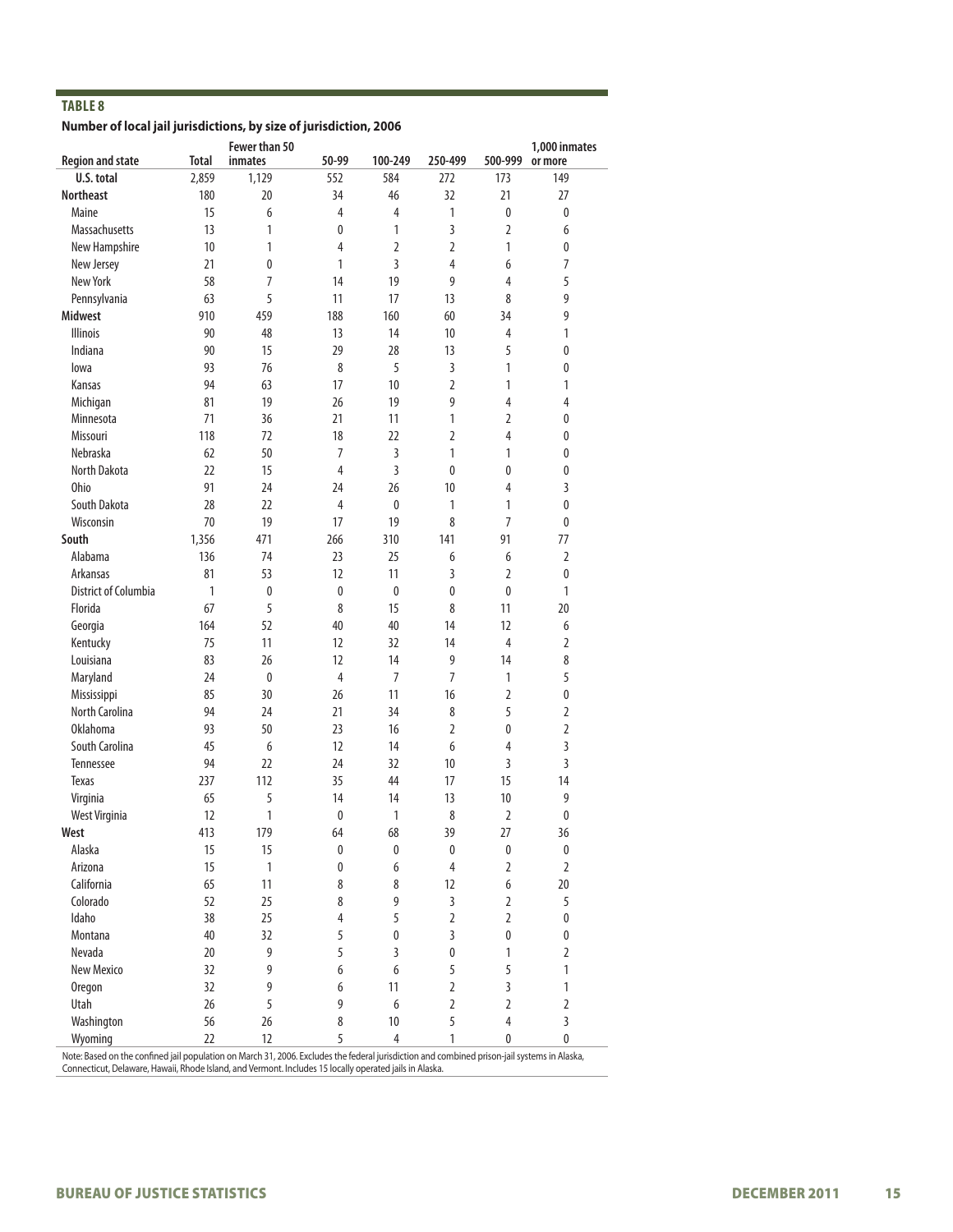# **Jail Population**

#### **The number of confined jail inmates rose 23% between 1999 and 2006.**

The nation's local and federal jails held a total of 762,003 confined inmates on March 31, 2006, up 23% from 617,152 on June 30, 1999 (table 9). Nearly all states and the federal jurisdiction had increases in the number of confined jail inmates during this period.

Jail inmates confined in California, Texas, Florida, Georgia, and New York accounted for 41% of all inmates held in local jurisdictions in 1999. California, Texas, Florida, Georgia, and New York held 37% of all inmates confined in local jail jurisdictions in 2006. Pennsylvania had a larger combined jail population (35,948) than New York (32,324) in 2006.

## **The size of the jail population declined in two states between 1999 and 2006.**

- Two states had declines in local jail populations between 1999 and 2006: Alaska (down 12%) and New York (down 3%).
- Between 1999 and 2006, the largest relative growth of the jail inmate population occurred in the District of Columbia (128%), followed by West Virginia (75%) and New Mexico (70%).
- New Jersey (9%), Oregon (7%), and California (3%) had the smallest relative growth of jail inmate populations between 1999 and 2006.

# **The proportions of jail inmates confined in facilities operated directly by jail jurisdictions and confined in facilities operated under contract to jail jurisdictions were the same in 1999 and 2006.**

- In both 1999 and 2006, 98% of all jail inmates were confined in jail facilities operated directly by jail jurisdictions, and 2% were confined in facilities operated either by private entities or by other local or state authorities under contract to jail jurisdictions.
- The number of jail inmates confined in contract facilities rose 11% from 13,814 in 1999 to 15,384 in 2006.
- In Jail inmates in 15 states were confined in facilities operated under contract in 2009.
- More than two-thirds of inmates in contract facilities in 2006 were located in four states: Texas (3,698), Tennessee (2,475), Pennsylvania (2,339), and Florida (2,157).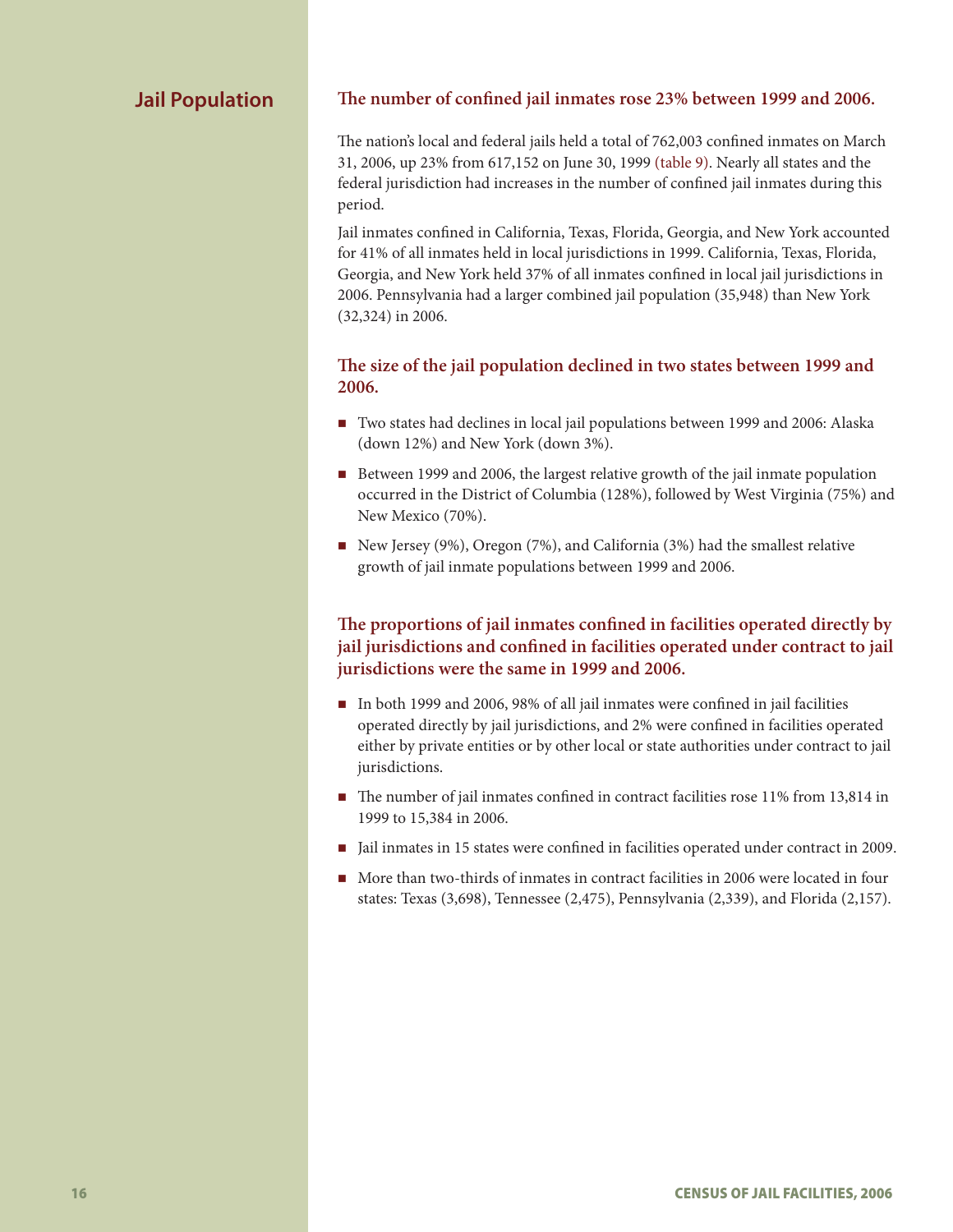| <b>TABLE 9</b>                                                                                                    |         |                        |                   |         |                                                       |                   |             |        |                                       |  |  |
|-------------------------------------------------------------------------------------------------------------------|---------|------------------------|-------------------|---------|-------------------------------------------------------|-------------------|-------------|--------|---------------------------------------|--|--|
| Number of inmates confined in facilities operated directly by jail jurisdictions or by contractors, 1999 and 2006 |         |                        |                   |         |                                                       |                   |             |        |                                       |  |  |
|                                                                                                                   |         | In all jail facilities |                   |         | In facilities directly operated by jail jurisdictions |                   |             |        | In facilities operated by contractors |  |  |
| <b>Region and jurisdiction</b>                                                                                    | 1999    | 2006                   | <b>Difference</b> | 1999    | 2006                                                  | <b>Difference</b> | 1999        | 2006   | <b>Difference</b>                     |  |  |
| U.S. total                                                                                                        | 617,152 | 762,003                | 144,851           | 603,338 | 746,619                                               | 143,281           | 13,814      | 15,384 | 1,570                                 |  |  |
| Federal                                                                                                           | 11,209  | 13,806                 | 2,597             | 11,209  | 13,806                                                | 2,597             | $\mathbf 0$ | 0      | 0                                     |  |  |
| <b>State</b>                                                                                                      | 605,943 | 748,197                | 142,254           | 592,129 | 732,813                                               | 140,684           | 13,814      | 15,384 | 1,570                                 |  |  |
| <b>Northeast</b>                                                                                                  | 90,716  | 103,544                | 12,828            | 89,124  | 101,205                                               | 12,081            | 1,592       | 2,339  | 747                                   |  |  |
| Maine                                                                                                             | 1,113   | 1,642                  | 529               | 1,113   | 1,642                                                 | 529               | 0           | 0      | 0                                     |  |  |
| <b>Massachusetts</b>                                                                                              | 10,774  | 13,214                 | 2,440             | 10,774  | 13,214                                                | 2,440             | 0           | 0      | 0                                     |  |  |
| New Hampshire                                                                                                     | 1,592   | 2,036                  | 444               | 1,592   | 2,036                                                 | 444               |             | 0      | 0                                     |  |  |
| New Jersey                                                                                                        | 16,830  | 18,380                 | 1,550             | 16,830  | 18,380                                                | 1,550             | 0           | 0      | 0                                     |  |  |
| New York                                                                                                          | 33,411  | 32,324                 | $-1,087$          | 33,411  | 32,324                                                | $-1,087$          | 0           | 0      | 0                                     |  |  |
| Pennsylvania                                                                                                      | 26,996  | 35,948                 | 8,952             | 25,404  | 33,609                                                | 8,205             | 1,592       | 2,339  | 747                                   |  |  |
| Midwest                                                                                                           | 97,652  | 123,146                | 25,494            | 96,022  | 120,332                                               | 24,310            | 1,630       | 2,814  | 1,184                                 |  |  |
| Illinois                                                                                                          | 16,880  | 19,940                 | 3,060             | 16,708  | 19,741                                                | 3,033             | 172         | 199    | 27                                    |  |  |
| Indiana                                                                                                           | 12,787  | 17,305                 | 4,518             | 12,054  | 16,313                                                | 4,259             | 733         | 992    | 259                                   |  |  |
| lowa                                                                                                              | 2,998   | 3,798                  | 800               | 2,998   | 3,798                                                 | 800               | 0           | 0      | 0                                     |  |  |
| Kansas                                                                                                            | 4,378   | 7,032                  | 2,654             | 4,097   | 6,060                                                 | 1,963             | 281         | 972    | 691                                   |  |  |
| Michigan                                                                                                          | 15,629  | 18,164                 | 2,535             | 15,629  | 18,164                                                | 2,535             | 0           | 0      | 0                                     |  |  |
| Minnesota                                                                                                         | 5,002   | 7,167                  | 2,165             | 4,944   | 7,099                                                 | 2,155             | 58          | 68     | 10                                    |  |  |
| Missouri                                                                                                          | 6,940   | 9,730                  | 2,790             | 6,917   | 9,330                                                 | 2,413             | 23          | 400    | 377                                   |  |  |
| Nebraska                                                                                                          | 2,189   | 2,693                  | 504               | 2,189   | 2,693                                                 | 504               | 0           | 0      | 0                                     |  |  |
| North Dakota                                                                                                      | 588     | 937                    | 349               | 588     | 937                                                   | 349               | 0           | 0      | 0                                     |  |  |
| <b>Ohio</b>                                                                                                       | 16,638  | 20,196                 | 3,558             | 16,275  | 20,013                                                | 3,738             | 363         | 183    | $-180$                                |  |  |
| South Dakota                                                                                                      | 1,064   | 1,631                  | 567               | 1,064   | 1,631                                                 | 567               | 0           | 0      | 0                                     |  |  |
| Wisconsin                                                                                                         | 12,559  | 14,553                 | 1,994             | 12,559  | 14,553                                                | 1,994             | 0           | 0      | 0                                     |  |  |
| South                                                                                                             | 284,742 | 364,001                | 79,259            | 276,402 | 355,479                                               | 79,077            | 8,340       | 8,522  | 182                                   |  |  |
| Alabama                                                                                                           | 11,418  | 15,122                 | 3,704             | 11,418  | 15,056                                                | 3,638             | 0           | 66     | 66                                    |  |  |
| Arkansas                                                                                                          | 4,832   | 6,164                  | 1,332             | 4,832   | 6,164                                                 | 1,332             | 0           | 0      | 0                                     |  |  |
| District of Columbia                                                                                              | 1,653   | 3,773                  | 2,120             | 1,653   | 3,773                                                 | 2,120             | 0           | 0      | 0                                     |  |  |
| Florida                                                                                                           | 51,080  | 62,803                 | 11,723            | 49,149  | 60,646                                                | 11,497            | 1,931       | 2,157  | 226                                   |  |  |
| Georgia                                                                                                           | 32,835  | 43,243                 | 10,408            | 32,821  | 43,243                                                | 10,422            | 14          | 0      | $-14$                                 |  |  |
| Kentucky                                                                                                          | 10,373  | 16,541                 | 6,168             | 9,882   | 16,541                                                | 6,659             | 491         | 0      | $-491$                                |  |  |
| Louisiana                                                                                                         | 25,631  | 28,315                 | 2,684             | 25,631  | 28,315                                                | 2,684             | 0           | 0      | 0                                     |  |  |
| Maryland                                                                                                          | 10,945  | 13,097                 | 2,152             | 10,945  | 13,097                                                | 2,152             | 0           | 0      | 0                                     |  |  |
| Mississippi                                                                                                       | 8,886   | 11,539                 | 2,653             | 8,729   | 11,413                                                | 2,684             | 157         | 126    | $-31$                                 |  |  |
| North Carolina                                                                                                    | 13,279  | 17,682                 | 4,403             | 13,279  | 17,682                                                | 4,403             | 0           | 0      | 0                                     |  |  |
| <b>Oklahoma</b>                                                                                                   | 6,743   | 9,803                  | 3,060             | 6,743   | 9,803                                                 | 3,060             | 0           | 0      | 0                                     |  |  |
| South Carolina                                                                                                    | 8,780   | 12,761                 | 3,981             | 8,780   | 12,761                                                | 3,981             | 0           | 0      | 0                                     |  |  |
| Tennessee                                                                                                         | 19,629  | 24,362                 | 4,733             | 17,351  | 21,887                                                | 4,536             | 2,278       | 2,475  | 197                                   |  |  |
| Texas                                                                                                             | 57,930  | 66,583                 | 8,653             | 54,461  | 62,885                                                | 8,424             | 3,469       | 3,698  | 229                                   |  |  |
| Virginia                                                                                                          | 18,235  | 27,858                 | 9,623             | 18,235  | 27,858                                                | 9,623             | 0           | 0      | 0                                     |  |  |
| West Virginia                                                                                                     | 2,493   | 4,355                  | 1,862             | 2,493   | 4,355                                                 | 1,862             | 0           | 0      | 0                                     |  |  |
| West                                                                                                              | 132,833 | 157,506                | 24,673            | 130,581 | 155,797                                               | 25,216            | 2,252       | 1,709  | $-543$                                |  |  |
| Alaska*                                                                                                           | 68      | 60                     | -8                | 68      | 60                                                    | -8                | 0           | 0      | 0                                     |  |  |
| Arizona                                                                                                           | 10,320  | 15,309                 | 4,989             | 10,320  | 15,309                                                | 4,989             | 0           | 0      | 0                                     |  |  |
| California                                                                                                        | 77,142  | 79,193                 | 2,051             | 76,850  | 79,002                                                | 2,152             | 292         | 191    | $-101$                                |  |  |
| Colorado                                                                                                          | 9,004   | 14,129                 | 5,125             | 8,364   | 13,664                                                | 5,300             | 640         | 465    | $-175$                                |  |  |
| Idaho                                                                                                             | 2,809   | 3,855                  | 1,046             | 2,809   | 3,855                                                 | 1,046             | 0           | 0      | 0                                     |  |  |
| Montana                                                                                                           | 1,521   | 1,957                  | 436               | 1,521   | 1,957                                                 | 436               | 0           | 0      | 0                                     |  |  |
| Nevada                                                                                                            | 4,898   | 6,346                  | 1,448             | 4,898   | 6,346                                                 | 1,448             | 0           | 0      | 0                                     |  |  |
| New Mexico                                                                                                        | 5,217   | 8,877                  | 3,660             | 3,939   | 7,824                                                 | 3,885             | 1,278       | 1,053  | $-225$                                |  |  |
| <b>Oregon</b>                                                                                                     | 6,283   | 6,708                  | 425               | 6,283   | 6,708                                                 | 425               | 0           | 0      | 0                                     |  |  |
| Utah                                                                                                              | 4,024   | 6,548                  | 2,524             | 4,024   | 6,548                                                 | 2,524             | 0           | 0      | 0                                     |  |  |
| Washington                                                                                                        | 10,542  | 12,939                 | 2,397             | 10,500  | 12,939                                                | 2,439             | 42          | 0      | $-42$                                 |  |  |
| Wyoming                                                                                                           | 1,005   | 1,585                  | 580               | 1,005   | 1,585                                                 | 580               | 0           | 0      | 0                                     |  |  |
|                                                                                                                   |         |                        |                   |         |                                                       |                   |             |        |                                       |  |  |

Note: Excludes combined prison-jail systems in Alaska, Connecticut, Delaware, Hawaii, Rhode Island, and Vermont. Includes 15 locally operated jails in Alaska.

\*On December 31, 2006, 1,953 unsentenced prisoners and prisoners sentenced to one year or less were held in the combined jail/prison system in Alaska. See *Methodology* for discussion of similar prisoners in other states with combined jail/prison systems.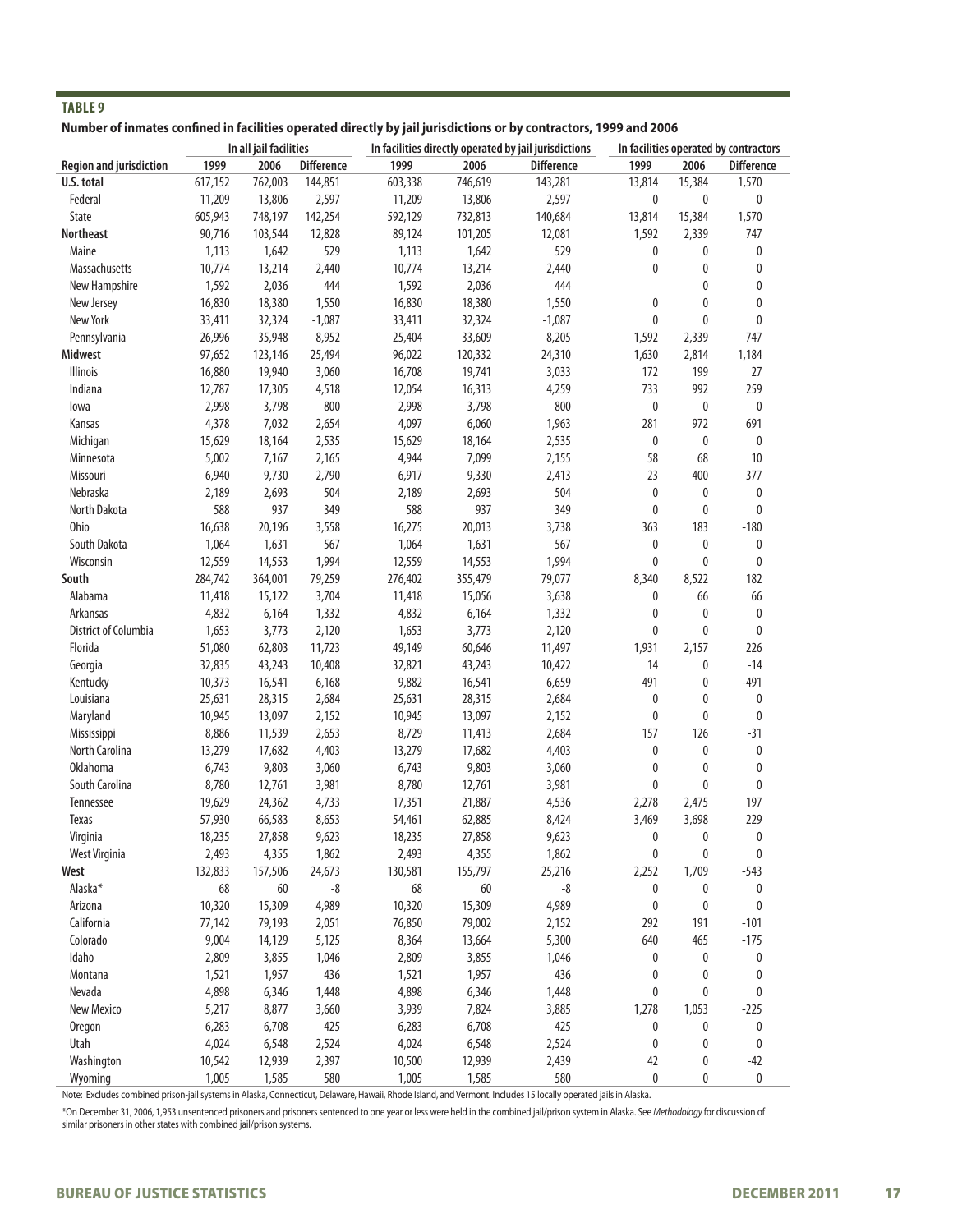# **Jail Population by size of jurisdiction**

# **Nearly half of all local jail inmates were confined in jurisdictions holding 1,000 or more inmates in 2006.**

Local jail jurisdictions confined 748,197 nonfederal jail inmates in 2006 (table 10). Jurisdictions in the smallest size categories accounted for the largest share of jurisdictions, but they held the smallest share of the confined jail population. Jail jurisdictions holding fewer than 100 inmates accounted for 59% of all jail jurisdictions and held 8% of the jail population. In contrast, jurisdictions in the largest size category (1,000 or more inmates) accounted for 5% of local jail jurisdictions and held half the nation's jail population.

# **The proportion of inmates held in different size jurisdictions varied by region and state.**

- Nationwide, about 3% of confined jail inmates were housed in the smallest jail jurisdictions, or those holding less than 50 inmates. The proportion of jail inmates housed in jurisdictions that held fewer than 50 inmates was highest in Iowa and South Dakota, where 25% of confined inmates were held, followed by Nebraska (20%). By contrast, Maryland and New Jersey had no inmates in jail jurisdictions holding fewer than 50 inmates.
- $\blacksquare$  The concentration of confined jail inmates in the largest size jurisdictions (1,000) inmates or more) was highest in California (88%), Massachusetts (79%), Florida (77%), and Arizona (74%). By contrast, 14 states reported no jail jurisdictions housing 1,000 inmates or more: Maine, New Hampshire, Iowa, Missouri, Nebraska, North Dakota, South Dakota, Arkansas, Mississippi, West Virginia, Alaska, Idaho, Montana, and Wyoming.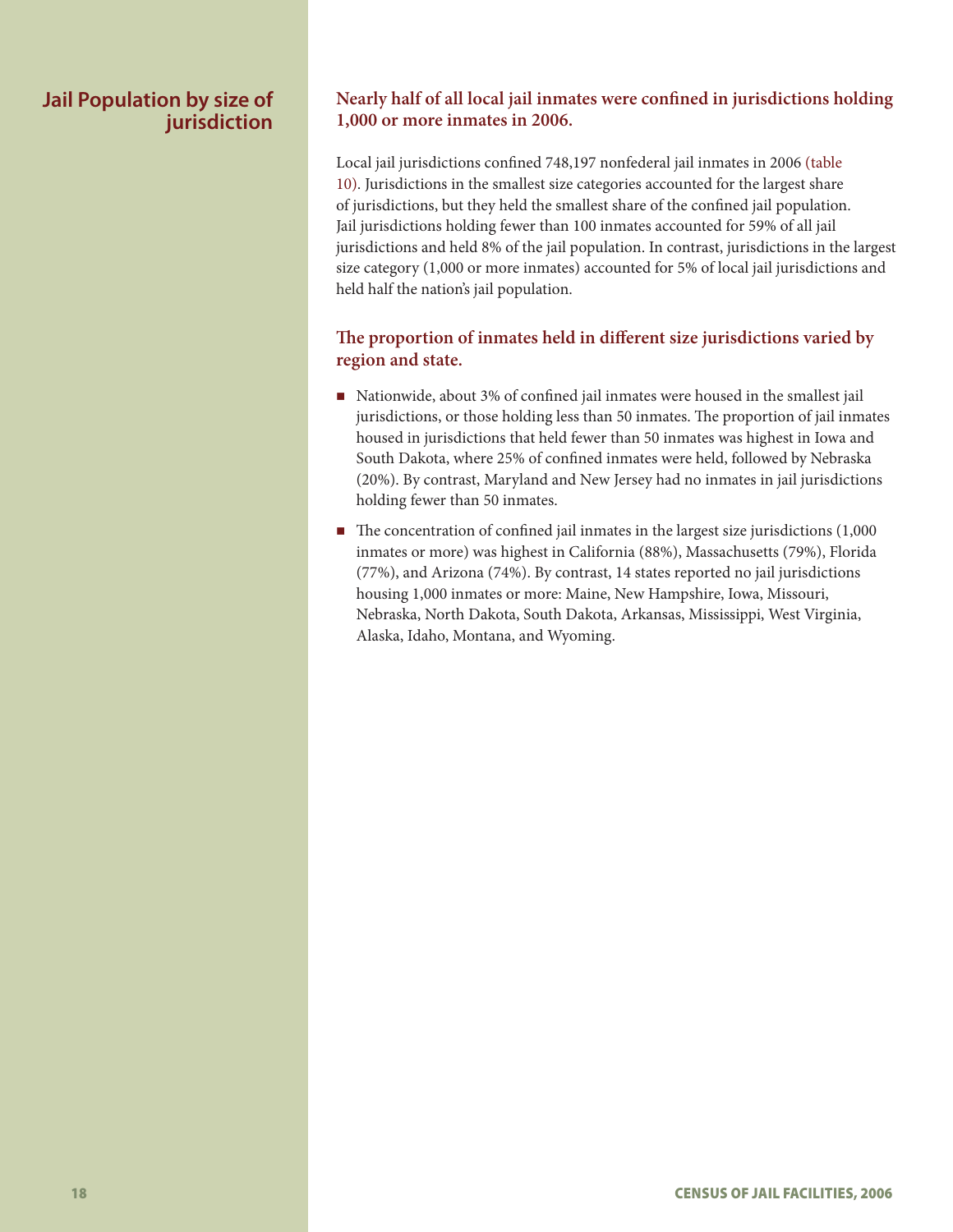**Number of confined inmates, by size of local jail jurisdiction, 2006**

| <b>Region and state</b> | <b>Total</b> | <b>Fewer than</b><br>50 inmates | 50-99       | 100-249         | 250-499 | 500-999      | 1,000 inmates<br>or more |
|-------------------------|--------------|---------------------------------|-------------|-----------------|---------|--------------|--------------------------|
| U.S. total              | 748,197      | 21,664                          | 40,504      | 90,633          | 97,965  | 120,502      | 376,929                  |
| <b>Northeast</b>        | 103,544      | 624                             | 2,579       | 7,479           | 10,485  | 16,265       | 66,112                   |
| Maine                   | 1,642        | 205                             | 245         | 708             | 484     | 0            | 0                        |
| Massachusetts           | 13,214       | 21                              | 0           | 188             | 1,041   | 1,575        | 10,389                   |
| New Hampshire           | 2,036        | 27                              | 356         | 399             | 710     | 544          | 0                        |
| New Jersey              | 18,380       | 0                               | 95          | 539             | 1,250   | 4,633        | 11,863                   |
| New York                | 32,324       | 195                             | 1,040       | 2,898           | 2,832   | 3,230        | 22,129                   |
| Pennsylvania            | 35,948       | 176                             | 843         | 2,747           | 4,168   | 6,283        | 21,731                   |
| <b>Midwest</b>          | 123,146      | 8,054                           | 13,667      | 24,431          | 21,018  | 22,902       | 33,074                   |
| <b>Illinois</b>         | 19,940       | 1,063                           | 955         | 2,128           | 3,677   | 2,638        | 9,479                    |
| Indiana                 | 17,305       | 526                             | 1,996       | 4,505           | 3,803   | 3,783        | 2,692                    |
| lowa                    | 3,798        | 948                             | 552         | 846             | 900     | 552          | 0                        |
| Kansas                  | 7,032        | 746                             | 1,262       | 1,166           | 754     | 555          | 2,549                    |
| Michigan                | 18,164       | 493                             | 1,810       | 3,010           | 3,203   | 2,384        | 7,264                    |
| Minnesota               | 7,167        | 791                             | 1,561       | 1,346           | 796     | 1,423        | 1,250                    |
| Missouri                | 9,730        | 1,334                           | 1,455       | 3,441           | 604     | 2,896        | 0                        |
| Nebraska                | 2,693        | 550                             | 448         | 417             | 378     | 900          | 0                        |
| North Dakota            | 937          | 157                             | 297         | 483             | 0       | 0            | 0                        |
| Ohio                    | 20,196       | 449                             | 1,827       | 4,101           | 3,795   | 3,104        | 6,920                    |
| South Dakota            |              |                                 | 282         | 0               | 376     | 560          | 0                        |
|                         | 1,631        | 413                             |             |                 |         |              |                          |
| Wisconsin<br>South      | 14,553       | 584                             | 1,222       | 2,988<br>47,809 | 2,732   | 4,107        | 2,920                    |
|                         | 364,001      | 9,655                           | 19,539      |                 | 52,169  | 64,091       | 170,738                  |
| Alabama                 | 15,122       | 976                             | 1,638       | 4,171           | 1,891   | 3,974        | 2,472                    |
| Arkansas                | 6,164        | 1,145                           | 891         | 1,763           | 990     | 1,375        | 0                        |
| District of Columbia    | 3,773        | 0                               | 0           | $\pmb{0}$       | 0       | $\mathbf{0}$ | 3,773                    |
| Florida                 | 62,803       | 162                             | 664         | 2,741           | 2,836   | 7,791        | 48,609                   |
| Georgia                 | 43,243       | 1,018                           | 2,836       | 5,245           | 4,909   | 10,539       | 18,696                   |
| Kentucky                | 16,541       | 302                             | 977         | 4,909           | 4,905   | 2,332        | 3,116                    |
| Louisiana               | 28,315       | 552                             | 877         | 2,391           | 3,416   | 8,972        | 12,107                   |
| Maryland                | 13,097       | 0                               | 291         | 1,009           | 2,838   | 607          | 8,352                    |
| Mississippi             | 11,539       | 684                             | 1,797       | 1,441           | 5,854   | 1,763        | 0                        |
| North Carolina          | 17,682       | 619                             | 1,601       | 5,903           | 2,927   | 3,300        | 3,332                    |
| <b>Oklahoma</b>         | 9,803        | 896                             | 1,662       | 2,503           | 624     | 0            | 4,118                    |
| South Carolina          | 12,761       | 132                             | 897         | 2,384           | 2,664   | 2,622        | 4,062                    |
| Tennessee               | 24,362       | 725                             | 1,704       | 4,642           | 3,906   | 1,350        | 12,035                   |
| <b>Texas</b>            | 66,583       | 2,287                           | 2,660       | 6,675           | 5,966   | 10,464       | 38,531                   |
| Virginia                | 27,858       | 144                             | 1,044       | 1,817           | 5,358   | 7,960        | 11,535                   |
| West Virginia           | 4,355        | 13                              | $\mathbf 0$ | 215             | 3,085   | 1,042        | 0                        |
| West                    | 157,506      | 3,331                           | 4,719       | 10,914          | 14,293  | 17,244       | 107,005                  |
| Alaska                  | 60           | 60                              | 0           | 0               | 0       | $\pmb{0}$    | 0                        |
| Arizona                 | 15,309       | 30                              | $\pmb{0}$   | 896             | 1,820   | 1,221        | 11,342                   |
| California              | 79,193       | 189                             | 554         | 1,255           | 3,910   | 3,436        | 69,849                   |
| Colorado                | 14,129       | 612                             | 598         | 1,234           | 1,339   | 1,864        | 8,482                    |
| Idaho                   | 3,855        | 544                             | 281         | 818             | 767     | 1,445        | 0                        |
| Montana                 | 1,957        | 419                             | 354         | 0               | 1,184   | $\pmb{0}$    | 0                        |
| Nevada                  | 6,346        | 136                             | 400         | 488             | 0       | 784          | 4,538                    |
| New Mexico              | 8,877        | 144                             | 426         | 1,086           | 1,693   | 3,346        | 2,182                    |
| Oregon                  | 6,708        | 173                             | 472         | 1,885           | 764     | 1,674        | 1,740                    |
| Utah                    | 6,548        | 114                             | 751         | 952             | 755     | 1,130        | 2,846                    |
| Washington              | 12,939       | 615                             | 526         | 1,660           | 1,768   | 2,344        | 6,026                    |
| Wyoming                 | 1,585        | 295                             | 357         | 640             | 293     | 0            | 0                        |

Note: Based on the confined jail population on March 31, 2006. Excludes the federal jurisdiction and combined prison-jail systems in Alaska, Connecticut, Delaware, Hawaii, Rhode Island, and Vermont. Includes 15 locally operated jails in Alaska.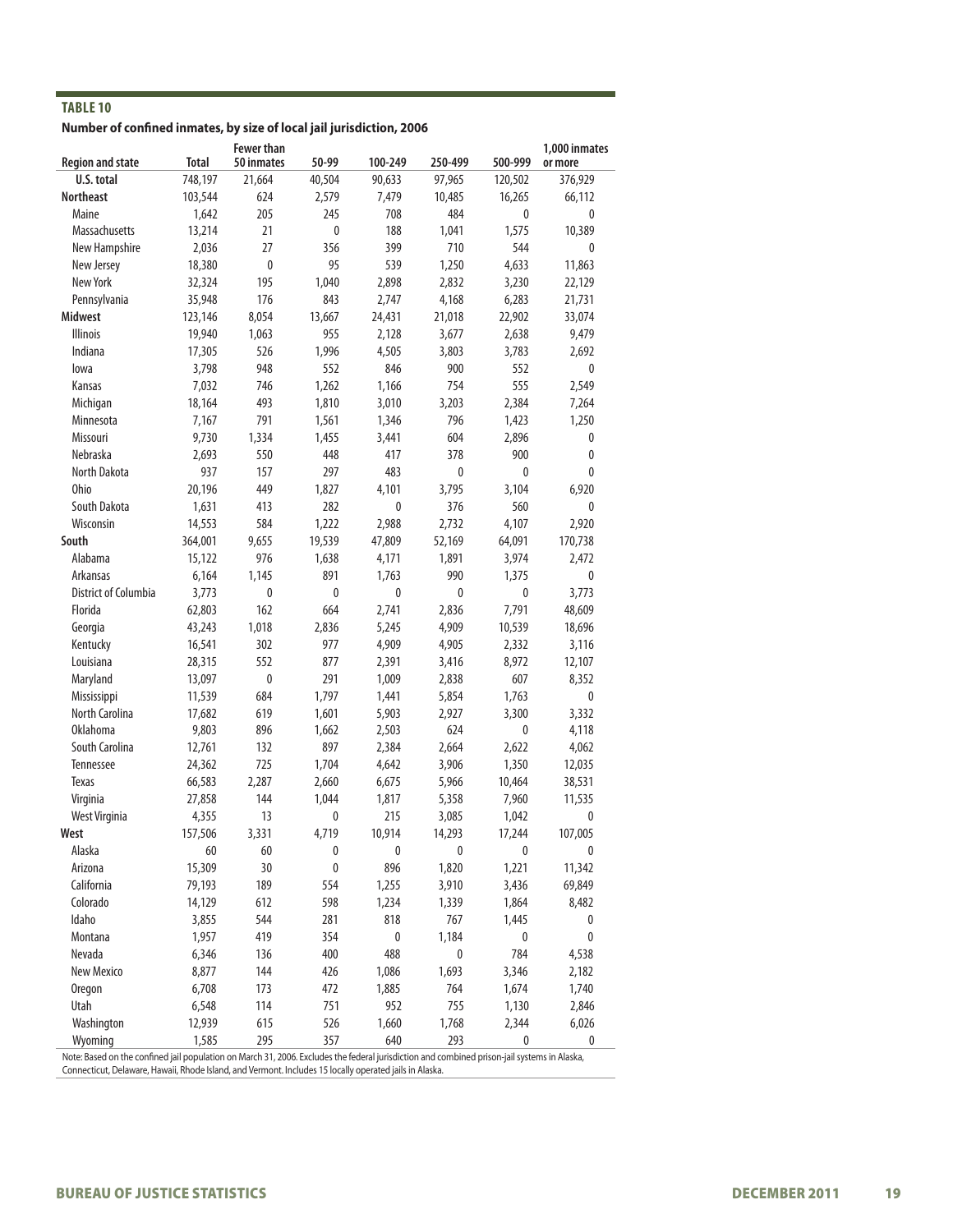# **Rate of Confinement**



**Maine had the lowest rate of confinement of jail inmates in 2006; Louisiana had the highest rate** 



**Number of conned jail inmates per 100,000 residents**

Note: Based on estimates of the U.S. resident population, U.S. Census Bureau, Series P-25. Excludes combined prison-jail systems in Connecticut, Delaware, Hawaii, Rhode Island, and Vermont. Excludes Alaska because 98% of jail inmates were confined in the state's combined prison-jail system, compared to 2% confined in 15 locally operated jails. The District of Columbia, a wholly urban jurisdiction, was also excluded.

#### **Jail confinement rates increased in most states between 1999 and 2006.**

- The confinement rate of inmates in local jail jurisdictions increased from 228 to 256 per 100,000 U.S. residents between 1999 and 2006 (table 11).
- Louisiana (660), Georgia (462), and New Mexico (454) reported the highest confinement rates of jail inmates among the states. The District of Columbia (649), a wholly urban jurisdiction, also had one of the highest confinement rates of jail inmates in 2006.
- Louisiana's resident population declined from 4,372,035 in 1999 to 4,287,768 in 2006, partly due to the effects of Hurricane Katrina. If the number of residents had stayed the same in both years, Louisiana's jail incarceration rate would have been 648 inmates per 100,000 persons, still the highest of any state by a significant margin.
- $\blacksquare$  Maine (124) and Iowa (127) had the lowest rates of confinement of jail inmates among local jail jurisdictions.
- The lowest rate of confined jail inmates was in the federal jurisdiction with 5 per 100,000 U.S. residents.
- The confinement rate of jail inmates decreased in six states between 1999 and 2006: Nevada and New York (down 17 inmates each), California (down 16), Oregon (down 8), and Texas (down 6).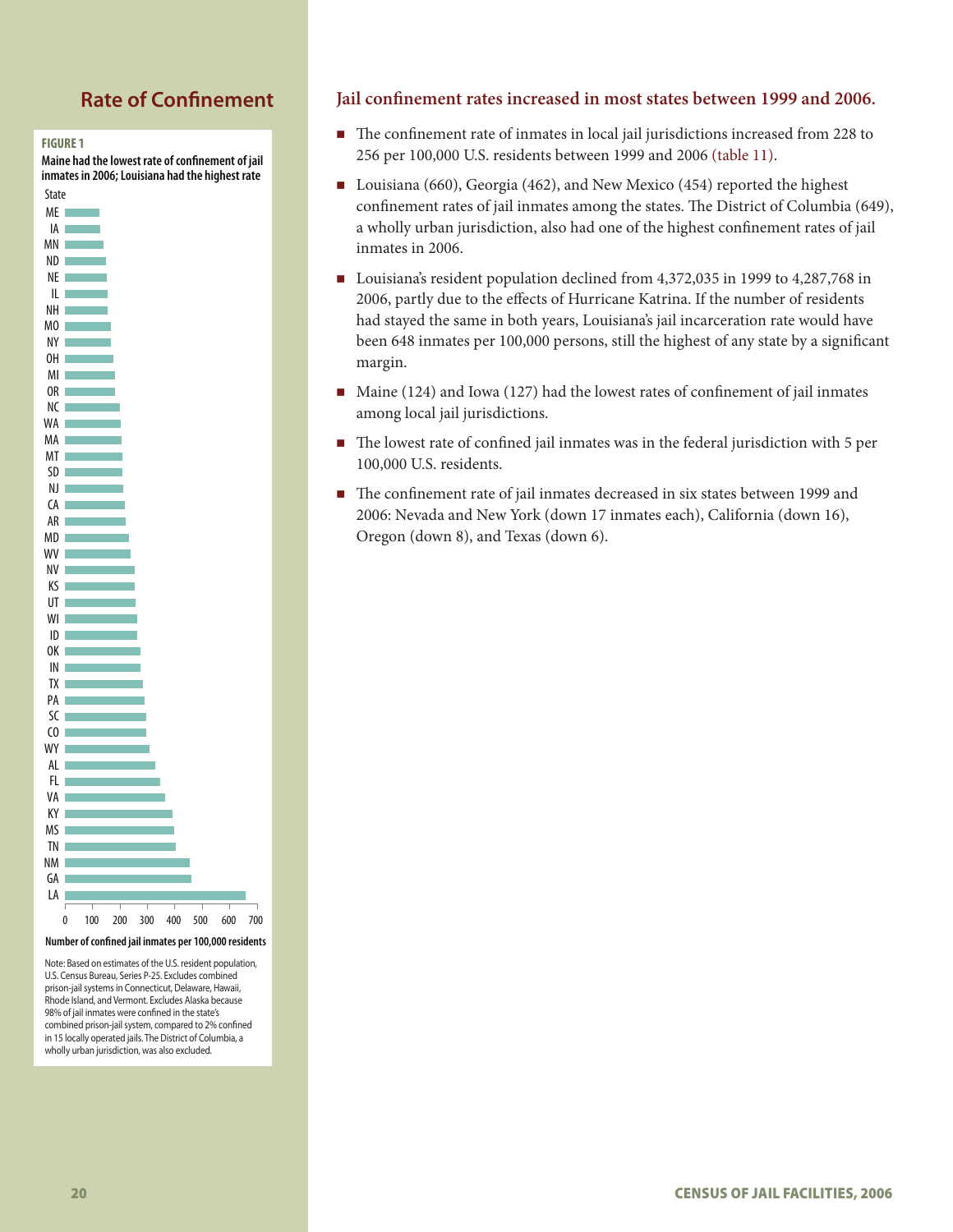#### **Number of confined jail inmates per 100,000 U.S. residents, 1999 and 2006**

| <b>Region and jurisdiction</b> | 1999 | 2006 |
|--------------------------------|------|------|
| U.S. total                     | 232  | 261  |
| Federal                        | 4    | 5    |
| <b>State</b>                   | 228  | 256  |
| <b>Northeast</b>               | 193  | 209  |
| Maine                          | 89   | 124  |
| <b>Massachusetts</b>           | 174  | 205  |
| New Hampshire                  | 133  | 155  |
| New Jersey                     | 207  | 211  |
| New York                       | 184  | 167  |
| Pennsylvania                   | 225  | 289  |
| <b>Midwest</b>                 | 154  | 186  |
| <b>Illinois</b>                | 139  | 155  |
| Indiana                        | 215  | 274  |
| lowa                           | 104  | 127  |
| Kansas                         | 165  | 254  |
| Michigan                       | 158  | 180  |
| Minnesota                      | 105  | 139  |
| Missouri                       | 127  | 167  |
| Nebraska                       | 131  | 152  |
| North Dakota                   | 93   | 147  |
| Ohio                           | 148  | 176  |
| South Dakota                   | 145  | 209  |
| Wisconsin                      | 239  | 262  |
| South                          | 297  | 336  |
| Alabama                        | 261  | 329  |
| Arkansas                       | 189  | 219  |
| <b>District of Columbia</b>    | 318  | 649  |
| Florida                        | 338  | 347  |
| Georgia                        | 422  | 462  |
| Kentucky                       | 262  | 393  |
| Louisiana                      | 586  | 660  |
| Maryland                       | 212  | 233  |
| Mississippi                    | 321  | 396  |
| <b>North Carolina</b>          | 174  | 200  |
| <b>Oklahoma</b>                | 201  | 274  |
| South Carolina                 | 226  | 295  |
| Tennessee                      | 358  | 403  |
| <b>Texas</b>                   | 289  | 283  |
| Virginia                       | 265  | 364  |
| West Virginia                  | 138  | 239  |
| West                           | 222  | 231  |
| Arizona                        | 216  | 248  |
| California                     | 233  | 217  |
| Colorado                       | 222  | 297  |
| Idaho                          | 224  | 263  |
| Montana                        | 172  | 207  |
| Nevada                         | 271  | 254  |
| New Mexico                     | 300  | 454  |
| Oregon                         | 189  | 181  |
| Utah                           | 189  | 257  |
| Washington                     | 183  | 202  |
| Wyoming                        | 210  | 308  |

Note: Confined jail inmate populations on June 30, 1999 and March 31, 2006. Based on estimates of the U.S. resident population, U.S. Census Bureau, Series P-25. Excludes combined prison-jail systems in Connecticut, Delaware, Hawaii, Rhode Island, and Vermont. Excludes Alaska because 98% of its jail inmates were confined in the state's combined prison-jail system, compared to 2% confined in 15 locally operated jails.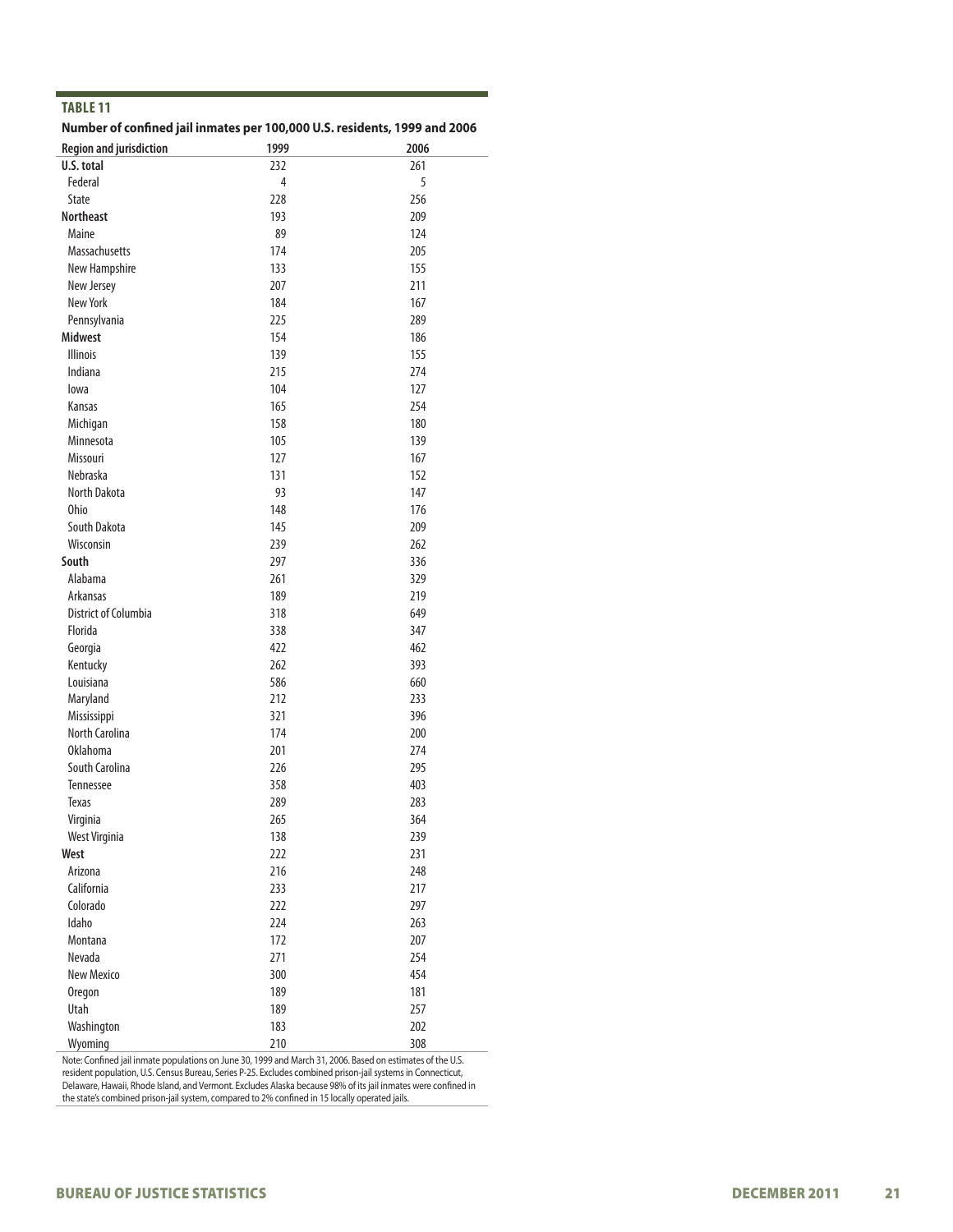# **Jail Staff**

#### **Approximately 234,000 employees worked in the nation's jails.**

An estimated 234,000 employees worked in the nation's jails in 2006 (table 12). (See *Methodology* for estimation discussion.) Employees included full-time and parttime payroll and non-payroll staff working in occupations as correctional officers and administrators, and in clerical, maintenance, education, and professional staff positions. Local jail jurisdictions in the South employed the largest percentage (44%) of staff. Workers in the Northeast (19%), West (18%), and Midwest (17%) together accounted for slightly more than half of all jail employees.

# **The number of employees increased in local jail jurisdictions and declined in the federal jurisdiction between 1999 and 2006.**

- Jail jurisdictions reported a total of 231,515 full-time and part-time payroll and non-payroll staff in the nation's local and federal jails in 2006.
- An estimated 231,000 employees worked in local jail jurisdictions in 2006, up 11% from 207,600 employees in 1999 (not shown in table).
- The number of jail staff in the federal jurisdiction declined 3%, from 3,110 employees in 1999 to 3,031 employees in 2006 (not show in table).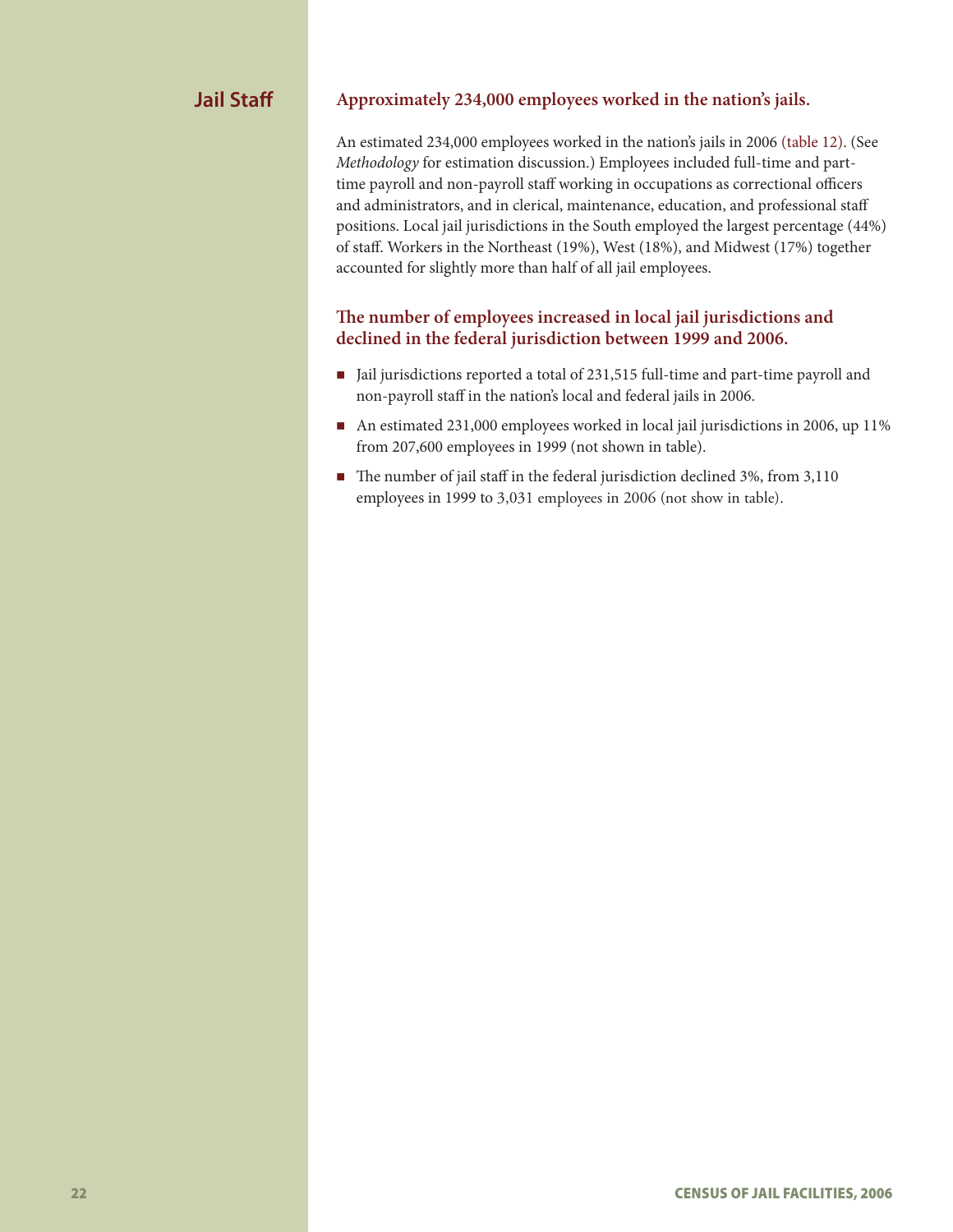**Total estimated and reported jail staff, 2006**

| U.S. total<br>231,515<br>234,000<br>Federal<br>3,031<br>3,031<br>State<br>231,000<br>228,484<br><b>Northeast</b><br>45,000<br>44,258<br>Maine<br>886<br>886<br>Massachusetts*<br>6,800<br>6,461<br>New Hampshire<br>699<br>699<br>5,492<br>5,492<br>New Jersey<br>New York<br>21,082<br>21,082<br>Pennsylvania*<br>10,000<br>9,638<br><b>Midwest</b><br>40,700<br>40,297<br><b>Illinois</b><br>6,962<br>6,962<br>Indiana*<br>4,200<br>4,221<br>1,875<br>1,875<br>lowa<br>2,429<br>2,429<br>Kansas<br>5,200<br>Michigan*<br>4,801<br>3,261<br>3,261<br>Minnesota<br>Missouri<br>3,435<br>3,435<br>1,393<br>1,393<br>Nebraska<br>North Dakota<br>447<br>447<br><b>Ohio</b><br>6,579<br>6,579<br>587<br>South Dakota<br>587<br>Wisconsin<br>4,307<br>4,307<br>South<br>103,000<br>101,843<br>Alabama*<br>3,600<br>3,645<br>Arkansas*<br>2,200<br>2,090<br>District of Columbia<br>864<br>864<br>Florida<br>19,064<br>19,064<br>Georgia*<br>11,900<br>11,695<br>Kentucky*<br>3,700<br>3,665<br>Louisiana*<br>6,300<br>5,969<br>Maryland<br>5,064<br>5,064<br>2,736<br>2,736<br>Mississippi<br>North Carolina*<br>5,800<br>5,643<br>Oklahoma*<br>2,300<br>2,292<br>3,070<br>3,070<br>South Carolina<br>Tennessee*<br>7,500<br>7,172<br>18,938<br>18,938<br>Texas<br>8,872<br>8,872<br>Virginia<br>West Virginia<br>1,064<br>1,064<br>42,086<br>West<br>42,300<br>Alaska<br>111<br>111<br>4,239<br>4,239<br>Arizona<br>California<br>17,403<br>17,403<br>Colorado*<br>4,200<br>4,086<br>Idaho<br>1,134<br>1,134<br>819<br>Montana<br>819<br>Nevada<br>2,610<br>2,610<br>New Mexico*<br>2,300<br>2,235<br>2,519<br>2,519<br><b>Oregon</b><br>Utah<br>2,412<br>2,412<br>Washington<br>3,877<br>3,877 | <b>Region and jurisdiction</b> | <b>Estimated</b> | Reported |
|----------------------------------------------------------------------------------------------------------------------------------------------------------------------------------------------------------------------------------------------------------------------------------------------------------------------------------------------------------------------------------------------------------------------------------------------------------------------------------------------------------------------------------------------------------------------------------------------------------------------------------------------------------------------------------------------------------------------------------------------------------------------------------------------------------------------------------------------------------------------------------------------------------------------------------------------------------------------------------------------------------------------------------------------------------------------------------------------------------------------------------------------------------------------------------------------------------------------------------------------------------------------------------------------------------------------------------------------------------------------------------------------------------------------------------------------------------------------------------------------------------------------------------------------------------------------------------------------------------------------------------------------------------------------------------------------|--------------------------------|------------------|----------|
|                                                                                                                                                                                                                                                                                                                                                                                                                                                                                                                                                                                                                                                                                                                                                                                                                                                                                                                                                                                                                                                                                                                                                                                                                                                                                                                                                                                                                                                                                                                                                                                                                                                                                              |                                |                  |          |
|                                                                                                                                                                                                                                                                                                                                                                                                                                                                                                                                                                                                                                                                                                                                                                                                                                                                                                                                                                                                                                                                                                                                                                                                                                                                                                                                                                                                                                                                                                                                                                                                                                                                                              |                                |                  |          |
|                                                                                                                                                                                                                                                                                                                                                                                                                                                                                                                                                                                                                                                                                                                                                                                                                                                                                                                                                                                                                                                                                                                                                                                                                                                                                                                                                                                                                                                                                                                                                                                                                                                                                              |                                |                  |          |
|                                                                                                                                                                                                                                                                                                                                                                                                                                                                                                                                                                                                                                                                                                                                                                                                                                                                                                                                                                                                                                                                                                                                                                                                                                                                                                                                                                                                                                                                                                                                                                                                                                                                                              |                                |                  |          |
|                                                                                                                                                                                                                                                                                                                                                                                                                                                                                                                                                                                                                                                                                                                                                                                                                                                                                                                                                                                                                                                                                                                                                                                                                                                                                                                                                                                                                                                                                                                                                                                                                                                                                              |                                |                  |          |
|                                                                                                                                                                                                                                                                                                                                                                                                                                                                                                                                                                                                                                                                                                                                                                                                                                                                                                                                                                                                                                                                                                                                                                                                                                                                                                                                                                                                                                                                                                                                                                                                                                                                                              |                                |                  |          |
|                                                                                                                                                                                                                                                                                                                                                                                                                                                                                                                                                                                                                                                                                                                                                                                                                                                                                                                                                                                                                                                                                                                                                                                                                                                                                                                                                                                                                                                                                                                                                                                                                                                                                              |                                |                  |          |
|                                                                                                                                                                                                                                                                                                                                                                                                                                                                                                                                                                                                                                                                                                                                                                                                                                                                                                                                                                                                                                                                                                                                                                                                                                                                                                                                                                                                                                                                                                                                                                                                                                                                                              |                                |                  |          |
|                                                                                                                                                                                                                                                                                                                                                                                                                                                                                                                                                                                                                                                                                                                                                                                                                                                                                                                                                                                                                                                                                                                                                                                                                                                                                                                                                                                                                                                                                                                                                                                                                                                                                              |                                |                  |          |
|                                                                                                                                                                                                                                                                                                                                                                                                                                                                                                                                                                                                                                                                                                                                                                                                                                                                                                                                                                                                                                                                                                                                                                                                                                                                                                                                                                                                                                                                                                                                                                                                                                                                                              |                                |                  |          |
|                                                                                                                                                                                                                                                                                                                                                                                                                                                                                                                                                                                                                                                                                                                                                                                                                                                                                                                                                                                                                                                                                                                                                                                                                                                                                                                                                                                                                                                                                                                                                                                                                                                                                              |                                |                  |          |
|                                                                                                                                                                                                                                                                                                                                                                                                                                                                                                                                                                                                                                                                                                                                                                                                                                                                                                                                                                                                                                                                                                                                                                                                                                                                                                                                                                                                                                                                                                                                                                                                                                                                                              |                                |                  |          |
|                                                                                                                                                                                                                                                                                                                                                                                                                                                                                                                                                                                                                                                                                                                                                                                                                                                                                                                                                                                                                                                                                                                                                                                                                                                                                                                                                                                                                                                                                                                                                                                                                                                                                              |                                |                  |          |
|                                                                                                                                                                                                                                                                                                                                                                                                                                                                                                                                                                                                                                                                                                                                                                                                                                                                                                                                                                                                                                                                                                                                                                                                                                                                                                                                                                                                                                                                                                                                                                                                                                                                                              |                                |                  |          |
|                                                                                                                                                                                                                                                                                                                                                                                                                                                                                                                                                                                                                                                                                                                                                                                                                                                                                                                                                                                                                                                                                                                                                                                                                                                                                                                                                                                                                                                                                                                                                                                                                                                                                              |                                |                  |          |
|                                                                                                                                                                                                                                                                                                                                                                                                                                                                                                                                                                                                                                                                                                                                                                                                                                                                                                                                                                                                                                                                                                                                                                                                                                                                                                                                                                                                                                                                                                                                                                                                                                                                                              |                                |                  |          |
|                                                                                                                                                                                                                                                                                                                                                                                                                                                                                                                                                                                                                                                                                                                                                                                                                                                                                                                                                                                                                                                                                                                                                                                                                                                                                                                                                                                                                                                                                                                                                                                                                                                                                              |                                |                  |          |
|                                                                                                                                                                                                                                                                                                                                                                                                                                                                                                                                                                                                                                                                                                                                                                                                                                                                                                                                                                                                                                                                                                                                                                                                                                                                                                                                                                                                                                                                                                                                                                                                                                                                                              |                                |                  |          |
|                                                                                                                                                                                                                                                                                                                                                                                                                                                                                                                                                                                                                                                                                                                                                                                                                                                                                                                                                                                                                                                                                                                                                                                                                                                                                                                                                                                                                                                                                                                                                                                                                                                                                              |                                |                  |          |
|                                                                                                                                                                                                                                                                                                                                                                                                                                                                                                                                                                                                                                                                                                                                                                                                                                                                                                                                                                                                                                                                                                                                                                                                                                                                                                                                                                                                                                                                                                                                                                                                                                                                                              |                                |                  |          |
|                                                                                                                                                                                                                                                                                                                                                                                                                                                                                                                                                                                                                                                                                                                                                                                                                                                                                                                                                                                                                                                                                                                                                                                                                                                                                                                                                                                                                                                                                                                                                                                                                                                                                              |                                |                  |          |
|                                                                                                                                                                                                                                                                                                                                                                                                                                                                                                                                                                                                                                                                                                                                                                                                                                                                                                                                                                                                                                                                                                                                                                                                                                                                                                                                                                                                                                                                                                                                                                                                                                                                                              |                                |                  |          |
|                                                                                                                                                                                                                                                                                                                                                                                                                                                                                                                                                                                                                                                                                                                                                                                                                                                                                                                                                                                                                                                                                                                                                                                                                                                                                                                                                                                                                                                                                                                                                                                                                                                                                              |                                |                  |          |
|                                                                                                                                                                                                                                                                                                                                                                                                                                                                                                                                                                                                                                                                                                                                                                                                                                                                                                                                                                                                                                                                                                                                                                                                                                                                                                                                                                                                                                                                                                                                                                                                                                                                                              |                                |                  |          |
|                                                                                                                                                                                                                                                                                                                                                                                                                                                                                                                                                                                                                                                                                                                                                                                                                                                                                                                                                                                                                                                                                                                                                                                                                                                                                                                                                                                                                                                                                                                                                                                                                                                                                              |                                |                  |          |
|                                                                                                                                                                                                                                                                                                                                                                                                                                                                                                                                                                                                                                                                                                                                                                                                                                                                                                                                                                                                                                                                                                                                                                                                                                                                                                                                                                                                                                                                                                                                                                                                                                                                                              |                                |                  |          |
|                                                                                                                                                                                                                                                                                                                                                                                                                                                                                                                                                                                                                                                                                                                                                                                                                                                                                                                                                                                                                                                                                                                                                                                                                                                                                                                                                                                                                                                                                                                                                                                                                                                                                              |                                |                  |          |
|                                                                                                                                                                                                                                                                                                                                                                                                                                                                                                                                                                                                                                                                                                                                                                                                                                                                                                                                                                                                                                                                                                                                                                                                                                                                                                                                                                                                                                                                                                                                                                                                                                                                                              |                                |                  |          |
|                                                                                                                                                                                                                                                                                                                                                                                                                                                                                                                                                                                                                                                                                                                                                                                                                                                                                                                                                                                                                                                                                                                                                                                                                                                                                                                                                                                                                                                                                                                                                                                                                                                                                              |                                |                  |          |
|                                                                                                                                                                                                                                                                                                                                                                                                                                                                                                                                                                                                                                                                                                                                                                                                                                                                                                                                                                                                                                                                                                                                                                                                                                                                                                                                                                                                                                                                                                                                                                                                                                                                                              |                                |                  |          |
|                                                                                                                                                                                                                                                                                                                                                                                                                                                                                                                                                                                                                                                                                                                                                                                                                                                                                                                                                                                                                                                                                                                                                                                                                                                                                                                                                                                                                                                                                                                                                                                                                                                                                              |                                |                  |          |
|                                                                                                                                                                                                                                                                                                                                                                                                                                                                                                                                                                                                                                                                                                                                                                                                                                                                                                                                                                                                                                                                                                                                                                                                                                                                                                                                                                                                                                                                                                                                                                                                                                                                                              |                                |                  |          |
|                                                                                                                                                                                                                                                                                                                                                                                                                                                                                                                                                                                                                                                                                                                                                                                                                                                                                                                                                                                                                                                                                                                                                                                                                                                                                                                                                                                                                                                                                                                                                                                                                                                                                              |                                |                  |          |
|                                                                                                                                                                                                                                                                                                                                                                                                                                                                                                                                                                                                                                                                                                                                                                                                                                                                                                                                                                                                                                                                                                                                                                                                                                                                                                                                                                                                                                                                                                                                                                                                                                                                                              |                                |                  |          |
|                                                                                                                                                                                                                                                                                                                                                                                                                                                                                                                                                                                                                                                                                                                                                                                                                                                                                                                                                                                                                                                                                                                                                                                                                                                                                                                                                                                                                                                                                                                                                                                                                                                                                              |                                |                  |          |
|                                                                                                                                                                                                                                                                                                                                                                                                                                                                                                                                                                                                                                                                                                                                                                                                                                                                                                                                                                                                                                                                                                                                                                                                                                                                                                                                                                                                                                                                                                                                                                                                                                                                                              |                                |                  |          |
|                                                                                                                                                                                                                                                                                                                                                                                                                                                                                                                                                                                                                                                                                                                                                                                                                                                                                                                                                                                                                                                                                                                                                                                                                                                                                                                                                                                                                                                                                                                                                                                                                                                                                              |                                |                  |          |
|                                                                                                                                                                                                                                                                                                                                                                                                                                                                                                                                                                                                                                                                                                                                                                                                                                                                                                                                                                                                                                                                                                                                                                                                                                                                                                                                                                                                                                                                                                                                                                                                                                                                                              |                                |                  |          |
|                                                                                                                                                                                                                                                                                                                                                                                                                                                                                                                                                                                                                                                                                                                                                                                                                                                                                                                                                                                                                                                                                                                                                                                                                                                                                                                                                                                                                                                                                                                                                                                                                                                                                              |                                |                  |          |
|                                                                                                                                                                                                                                                                                                                                                                                                                                                                                                                                                                                                                                                                                                                                                                                                                                                                                                                                                                                                                                                                                                                                                                                                                                                                                                                                                                                                                                                                                                                                                                                                                                                                                              |                                |                  |          |
|                                                                                                                                                                                                                                                                                                                                                                                                                                                                                                                                                                                                                                                                                                                                                                                                                                                                                                                                                                                                                                                                                                                                                                                                                                                                                                                                                                                                                                                                                                                                                                                                                                                                                              |                                |                  |          |
|                                                                                                                                                                                                                                                                                                                                                                                                                                                                                                                                                                                                                                                                                                                                                                                                                                                                                                                                                                                                                                                                                                                                                                                                                                                                                                                                                                                                                                                                                                                                                                                                                                                                                              |                                |                  |          |
|                                                                                                                                                                                                                                                                                                                                                                                                                                                                                                                                                                                                                                                                                                                                                                                                                                                                                                                                                                                                                                                                                                                                                                                                                                                                                                                                                                                                                                                                                                                                                                                                                                                                                              |                                |                  |          |
|                                                                                                                                                                                                                                                                                                                                                                                                                                                                                                                                                                                                                                                                                                                                                                                                                                                                                                                                                                                                                                                                                                                                                                                                                                                                                                                                                                                                                                                                                                                                                                                                                                                                                              |                                |                  |          |
|                                                                                                                                                                                                                                                                                                                                                                                                                                                                                                                                                                                                                                                                                                                                                                                                                                                                                                                                                                                                                                                                                                                                                                                                                                                                                                                                                                                                                                                                                                                                                                                                                                                                                              |                                |                  |          |
|                                                                                                                                                                                                                                                                                                                                                                                                                                                                                                                                                                                                                                                                                                                                                                                                                                                                                                                                                                                                                                                                                                                                                                                                                                                                                                                                                                                                                                                                                                                                                                                                                                                                                              |                                |                  |          |
|                                                                                                                                                                                                                                                                                                                                                                                                                                                                                                                                                                                                                                                                                                                                                                                                                                                                                                                                                                                                                                                                                                                                                                                                                                                                                                                                                                                                                                                                                                                                                                                                                                                                                              |                                |                  |          |
|                                                                                                                                                                                                                                                                                                                                                                                                                                                                                                                                                                                                                                                                                                                                                                                                                                                                                                                                                                                                                                                                                                                                                                                                                                                                                                                                                                                                                                                                                                                                                                                                                                                                                              |                                |                  |          |
|                                                                                                                                                                                                                                                                                                                                                                                                                                                                                                                                                                                                                                                                                                                                                                                                                                                                                                                                                                                                                                                                                                                                                                                                                                                                                                                                                                                                                                                                                                                                                                                                                                                                                              |                                |                  |          |
|                                                                                                                                                                                                                                                                                                                                                                                                                                                                                                                                                                                                                                                                                                                                                                                                                                                                                                                                                                                                                                                                                                                                                                                                                                                                                                                                                                                                                                                                                                                                                                                                                                                                                              |                                |                  |          |
|                                                                                                                                                                                                                                                                                                                                                                                                                                                                                                                                                                                                                                                                                                                                                                                                                                                                                                                                                                                                                                                                                                                                                                                                                                                                                                                                                                                                                                                                                                                                                                                                                                                                                              |                                |                  |          |
|                                                                                                                                                                                                                                                                                                                                                                                                                                                                                                                                                                                                                                                                                                                                                                                                                                                                                                                                                                                                                                                                                                                                                                                                                                                                                                                                                                                                                                                                                                                                                                                                                                                                                              | Wyoming                        | 641              | 641      |

Note: Excludes combined prison-jail systems in Connecticut, Delaware, Hawaii, Rhode Island, and Vermont. Includes 15 locally operated jails in Alaska. \*An estimate was calculated for states in which the number of staff was incompletely reported. See *Methodology* for discussion of staff estimation.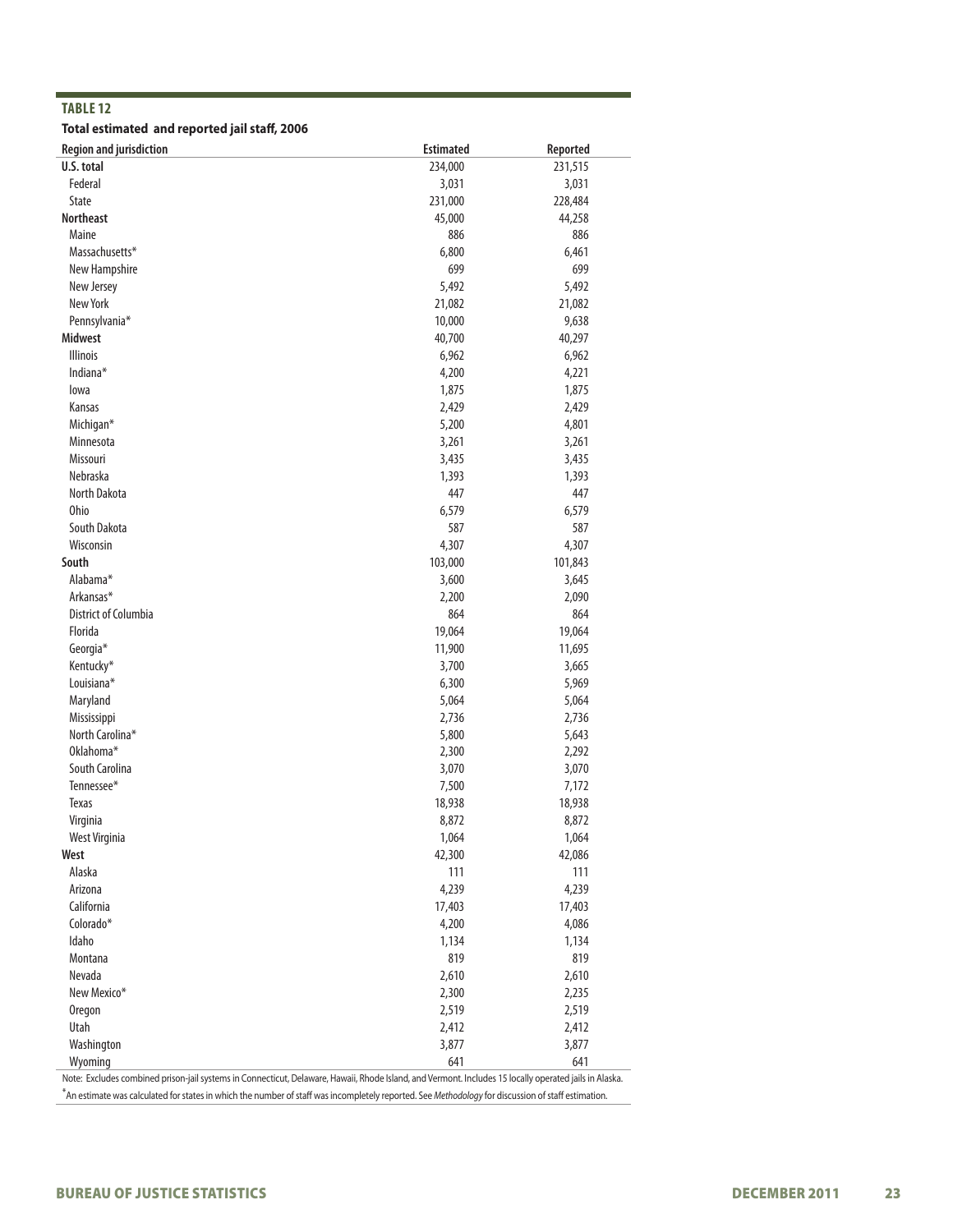# **Inmate-to-Staff Ratio**

#### **The number of inmates per jail employee rose between 1999 and 2006.**

- The jail inmate-to-staff ratio in the U.S. increased from 2.9 to 1 in 1999 to 3.3 to 1 in 2006 (table 13).
- The largest increases in the number of confined jail inmates per employee occurred in the District of Columbia (up 2.0 inmates per employee), Indiana (up 1.4), and Colorado, West Virginia, and the federal jurisdiction (up 1.0 each).
- Massachusetts and Utah (down 0.4 each) and Washington (down 0.3) had the largest declines in inmate-to-staff ratios between 1999 and 2006.
- Louisiana had the highest inmate-to-staff ratio in 2006 (4.7 inmates per employee), followed by California (4.6) and the federal jurisdiction (4.6).
- Alaska (0.5), Maine (1.4), New York (1.5), and Massachusetts and Nebraska (1.9 each) had the lowest inmate-to-staff ratios in 2006.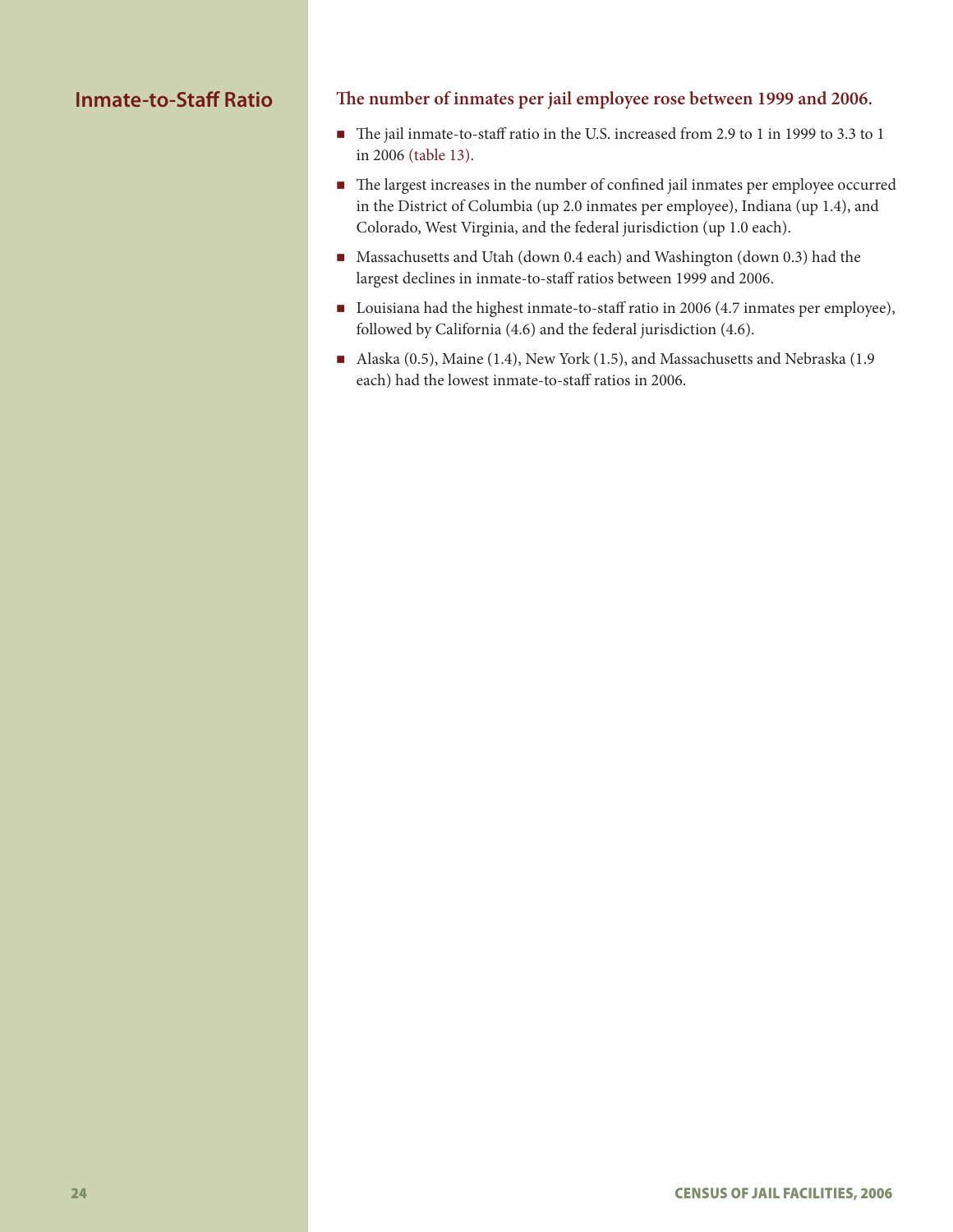| Number of confined jail inmates per employee, 1999 and 2006 |            |         |
|-------------------------------------------------------------|------------|---------|
| <b>Region and jurisdiction</b>                              | 1999       | 2006    |
| U.S. total                                                  | 2.9        | 3.3     |
| Federal                                                     | 3.6        | 4.6     |
| <b>State</b>                                                | 2.9        | 3.3     |
| <b>Northeast</b>                                            | 2.2        | 2.3     |
| Maine                                                       | 1.4        | 1.9     |
| <b>Massachusetts</b>                                        | 2.3        | 1.9     |
| New Hampshire                                               | 2.9        | 2.9     |
| New Jersey                                                  | 3.0        | 3.3     |
| New York                                                    | 1.5        | 1.5     |
| Pennsylvania                                                | 3.2        | 3.7     |
| <b>Midwest</b>                                              | 2.5        | 3.1     |
| <b>Illinois</b>                                             | 2.7        | 2.9     |
| Indiana                                                     | 2.7        | 4.1     |
| lowa                                                        | 1.8        | 2.0     |
| Kansas                                                      | 2.1        | 2.9     |
| Michigan                                                    | 3.2        | 3.8     |
| Minnesota                                                   | 1.8        | 2.2     |
| Missouri                                                    | 2.1        | 2.8     |
| Nebraska                                                    | 1.8        | 1.9     |
| North Dakota                                                | 1.7        | 2.1     |
| Ohio                                                        | 2.3        | 3.1     |
| South Dakota                                                | 2.2        | 2.8     |
| Wisconsin                                                   | 3.5        | 3.4     |
| South                                                       | 3.3        | 3.6     |
| Alabama                                                     | 3.7        | 4.1     |
| Arkansas                                                    | 2.6        | 2.9     |
| District of Columbia                                        | 2.4        | 4.4     |
| Florida                                                     | 3.3        | 3.3     |
| Georgia                                                     | 3.9        | 3.7     |
| Kentucky                                                    | 3.7        | 4.4     |
| Louisiana                                                   | 3.8        | 4.7     |
| Maryland                                                    | 2.6        | 2.6     |
| Mississippi                                                 | 3.8        | 4.2     |
| <b>North Carolina</b>                                       | 2.9        | 3.1     |
| Oklahoma                                                    | 3.3        | 4.2     |
| South Carolina                                              | 3.4        | 4.2     |
| <b>Tennessee</b>                                            | 3.1        | 3.4     |
| <b>Texas</b>                                                | 3.5        | 3.5     |
| Virginia                                                    | 2.4        | 3.1     |
| West Virginia                                               | 3.1        | 4.1     |
| West                                                        | 3.3        | 3.7     |
| Alaska                                                      | 0.6        | $0.5\,$ |
| Arizona                                                     | 3.3        | 3.6     |
| California                                                  | 3.8        | 4.6     |
| Colorado                                                    | 2.4        | 3.4     |
| Idaho                                                       | 3.3        | 3.4     |
| Montana                                                     | 2.0        | 2.4     |
| Nevada                                                      | 2.5        | 2.4     |
| New Mexico                                                  | 2.9        | 3.8     |
|                                                             | 2.6        | 2.7     |
| Oregon<br>Utah                                              |            |         |
| Washington                                                  | 3.1<br>3.6 | 2.7     |
|                                                             |            | 3.3     |

Note: The inmate-to-staff ratio is the number of confined inmates divided by the total number of employees reported on June 30, 1999 and March 31, 2006. Excludes combined prison-jail systems in Alaska, Connecticut, Delaware, Hawaii, Rhode Island, and Vermont. Includes 15 locally operated jails in Alaska.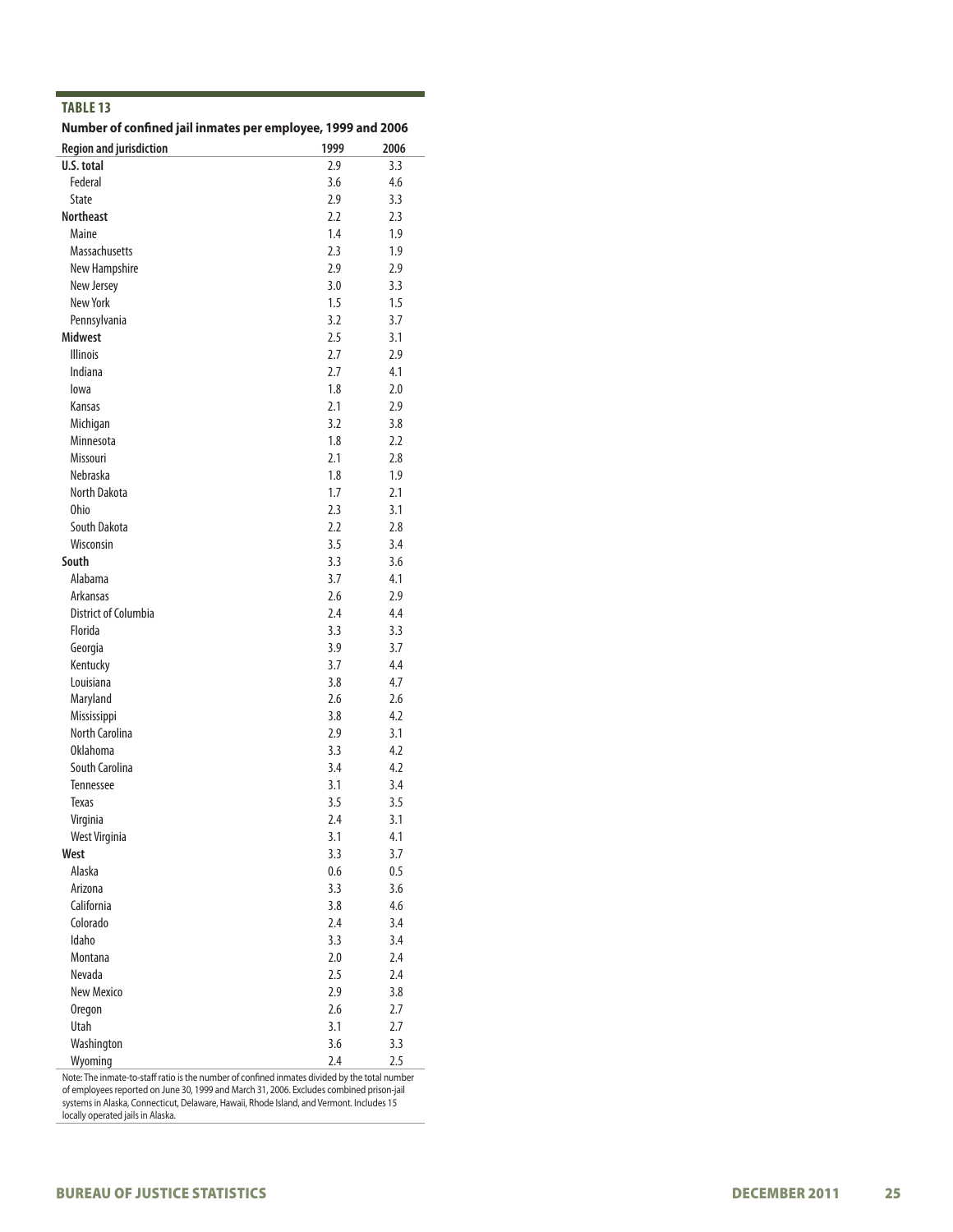# **Methodology**

The 2006 Census of Jail Facilities was the ninth in a series of complete enumerations of jail facilities since 1970 collected by the Bureau of Justice Statistics (BJS). BJS split the jail census into two parts. The Census of Jail Inmates was conducted with a reference date of June 30, 2005. The following spring it was followed by the Census of Jail Facilities, which collected data as of March 31, 2006. The U.S. Census Bureau collected the data for BJS.

The census requested jurisdictional-level information on the number of confined inmates, separate jail facilities, average daily population, renovation and building plans, court orders and consent decrees, staff by occupational category and race/ethnicity, jail programs, and costs of operation. The census also requested facility-level data on rated capacity, number of confined inmates by gender and adult or juvenile status, and jail functions, such as general adult population confinement, work release, and medical treatment.

Because the census was a complete enumeration, the results were not subject to sampling error. The results were affected, however, by significant item nonresponse. Missing data ranged from 20% to 44% for average daily population, employees by full-time and part-time status, gender, race/ethnicity, occupational category, jail programs, costs of incarceration, and individual jail rated capacity. Complete or nearly complete reporting was recorded on the number of jail jurisdictions, number of jail facilities, type of facility operator (public authority or under contract), size of jail jurisdiction, and number of jail staff.

#### **Included in the census**

The 2006 Census of Jail Facilities gathered data from all jail detention facilities holding inmates beyond arraignment, a period normally exceeding 72 hours. Included in the census were 2,859 local jail jurisdictions made up of 3,271 city, county, or privately operated jail facilities intended for adults, but sometimes holding juveniles (defined as persons under age 18), and 12 Federal Bureau of Prisons (BOP) facilities that functioned as jails.

In 1999 the BOP reported its 11 detention facilities together as a single jurisdiction. In 2006 each of its 12 detention facilities was classified as a separate jurisdiction. To maintain comparability between the two censuses, BJS counted the 12 BOP detention facilities in 2006 as a single jurisdiction.

Tables in this report show a nationwide total number of jail jurisdictions of 2,860, 89 fewer than the 2,949 jurisdiction records produced by the public use data set. This difference results from the reclassification of some jail reporting units to reflect a more accurate count of jail jurisdictions, and corresponds to jail jurisdiction classification procedures followed in the BJS Annual Survey of Jails series.

#### **Excluded from the census**

Excluded from the census were physically separate temporary holding facilities, such as drunk tanks and police lockups that do not hold persons after being formally charged in court. Also excluded were state-operated facilities in Connecticut, Delaware, Hawaii, Rhode Island, Vermont, and Alaska, which have combined jail-prison systems. Fifteen independently operated jails in Alaska, however, were included in the census.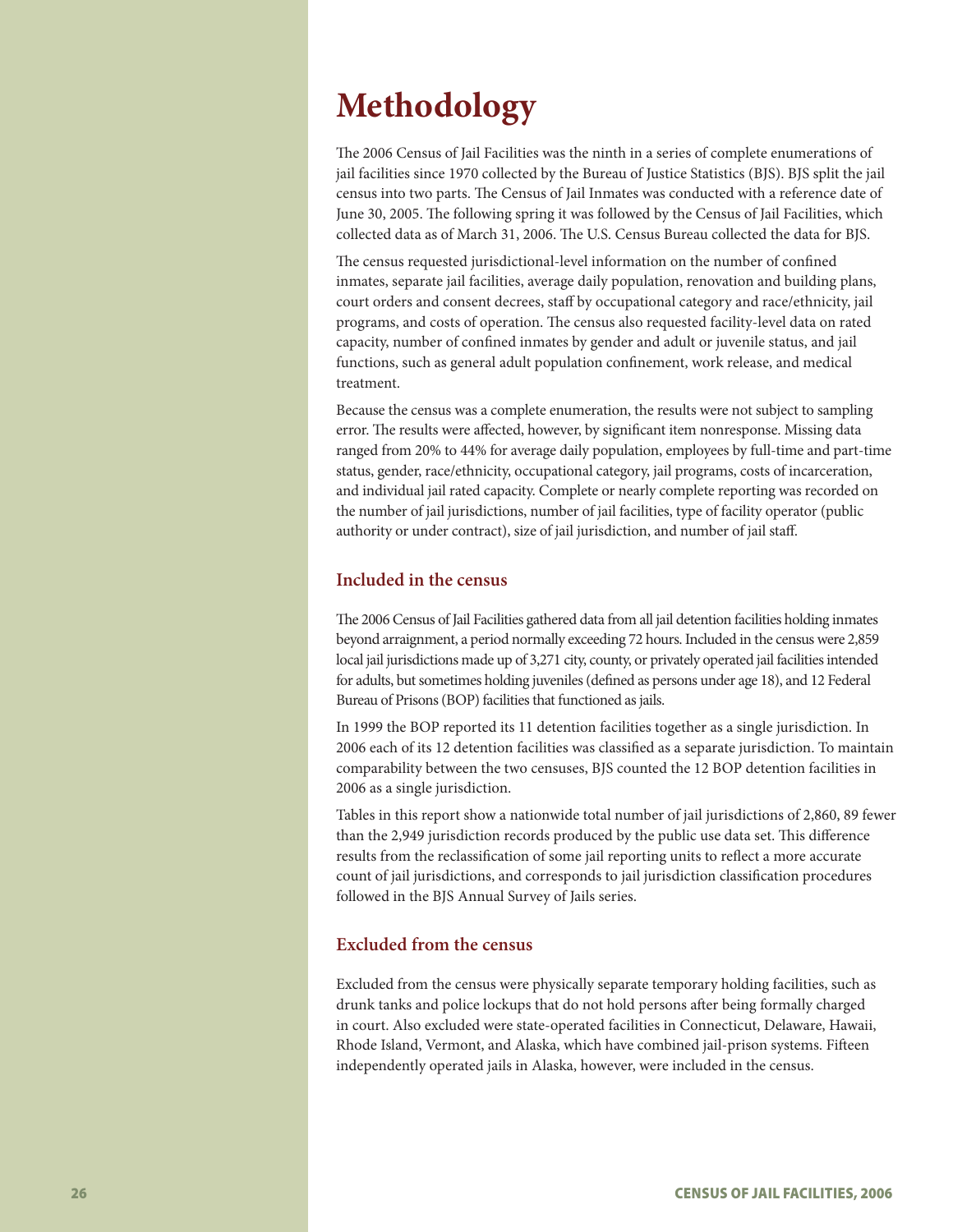#### **Unit non-response**

The number of jail jurisdictions and jail facilities in 2006 are for entities that reported data. Comparisons with the number of jail jurisdictions identified in the 2005 Census of Jail Inmates and the 2000, 2006, and 2007 Deaths In Custody (DCRP) data collections indicated that nearly all queried jail jurisdictions in the 2006 Census of Jail Facilities either responded and were included or were excluded according to the scope of the census.

### **Regional jails**

In addition to the 44 regional jails counted in the 2006 Census of Jail Facilities, two other BJS data sources, *Prison and Jail Inmates at Midyear 2006* (NCJ 217675) and Deaths in Custody Reporting Program (DCRP) unpublished data, identified 19 jails that also met the regional definition (a facility in which two or more jail jurisdictions had a formal agreement to operate), bringing the nationwide total to 63. A study conducted by Luminosity, Inc. in December 2008 reported a total of 80 regional jails operating in 22 states.\*

#### **Combined jail/prison states**

In the 6 states with combined jail/prison systems, unsentenced prisoners and prioners with sentences of 1 year or less accounted for between 26% (Vermont) and 46% (Rhode Island) of all inmates in 2006.

#### **Table 14**

#### **Prisoners in states with combined jail/prison systems, 2006**

| <b>State</b> | <b>Total number</b><br>of prisoners | <b>Number of prisoners</b><br>sentenced to more<br>than 1 year | Number of unsentenced<br>prisoners and prisoners<br>sentenced to 1 year or less | Number of unsentenced<br>prisoners and prisoners<br>sentenced to 1 year or less as<br>a percentage of all prisoners |
|--------------|-------------------------------------|----------------------------------------------------------------|---------------------------------------------------------------------------------|---------------------------------------------------------------------------------------------------------------------|
| Total        | 45,019                              | 29,213                                                         | 15,806                                                                          | 35%                                                                                                                 |
| Connecticut  | 20,566                              | 13,746                                                         | 6,820                                                                           | 33%                                                                                                                 |
| Rhode Island | 3,996                               | 2,149                                                          | 1,847                                                                           | 46                                                                                                                  |
| Vermont      | 2,215                               | 1,634                                                          | 581                                                                             | 26                                                                                                                  |
| Delaware     | 7,206                               | 4,195                                                          | 3,011                                                                           | 42                                                                                                                  |
| Alaska       | 5,069                               | 3,116                                                          | 1,953                                                                           | 39                                                                                                                  |
| Hawaii       | 5.967                               | 4,373                                                          | 1,594                                                                           | 27                                                                                                                  |

#### **Estimation procedures**

- 1. In the 14 states where the number of staff was incompletely reported, an estimate was calculated as follows: the total number of inmates was divided by the number of inmates in facilities reporting staff. The result was multiplied by the reported number of staff and rounded to the nearest 100. Complete and estimated state totals were then summed to regional totals; regional totals were rounded to the nearest 100 and summed to the total for all states and the U.S. total. Employees included full and part-time payroll and non-payroll staff and excluded community volunteers.
- 2. Rates, ratios, and percentage distributions were based on reported data.

\*Regional Jail Feasibility Study. Community Resource Services, Inc., in association with Luminosity, Inc., Gettysburg, PA. December, 2008.